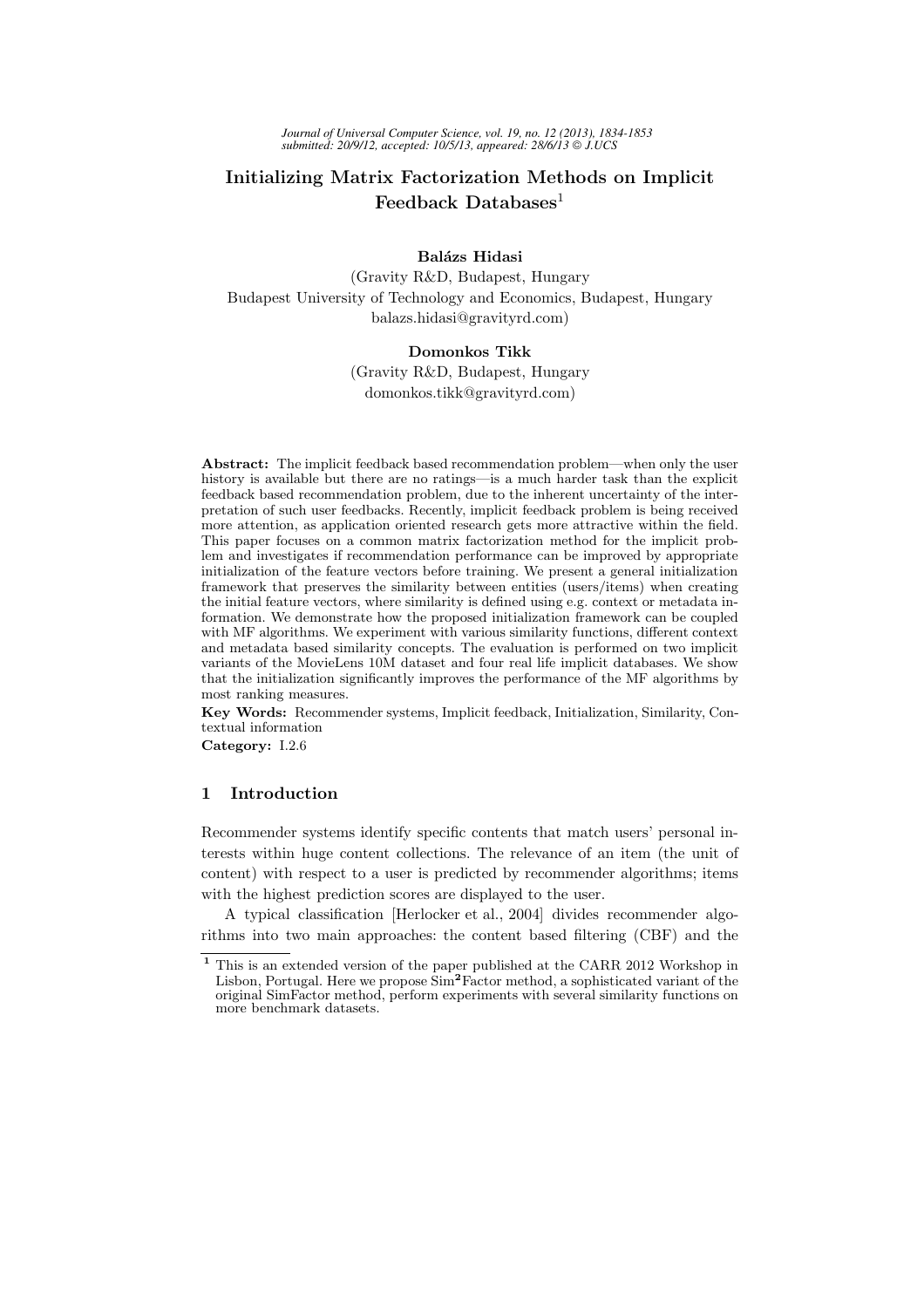collaborative filtering (CF). Content based filtering algorithms use user metadata (e.g. demographic data) and item metadata (e.g. author, genre, etc.) and try to predict the preference of the user based on these attributes. In contrast, collaborative filtering methods do not use metadata, but only data of user–item interactions. Depending on the nature of the interactions, algorithms can also be classified into explicit and implicit feedback based methods. In the former case, users provide explicit information on their item preferences, typically in form of user ratings. In the latter case, user preferences is captured seamlessly via user activity. Implicit feedback algorithms use user interactions like viewing and purchasing retrieved e.g. from website usage logs. CF algorithms proved to be more accurate than CBF methods, if sufficient preference data is available; for a quantification of sufficiency, see e.g. [Pilászy and Tikk, 2009]. If this does not hold, the so-called cold-start problem occurs.

In the last few years, latent factor based CF methods became popular, because they were found to be much more accurate in the Netflix Prize, a community contest launched in late 2006 that provided for a long term the largest explicit benchmark dataset (100M ratings) [Bennett and Lanning, 2007]. Latent factor methods build generalized models that intend to capture user preference. These algorithms represent each user and item as a feature vector and the rating of user  $u$  for item  $i$  is predicted as the scalar product of these vectors. Different matrix factorization (MF) methods are used to compute these vectors by approximating the partially known rating matrix using alternating least squares (ALS) [Bell and Koren, 2007], gradient descent method [Takács et al., 2007], coordinate descent method [Pilászy et al., 2010], conjugate gradient method [Takács et al., 2011], singular value decomposition [Koren, 2008], or a probabilistic framework [Salakhutdinov and Mnih, 2008].

CF methods are able to provide accurate recommendations if enough feedback is available. In a few application areas, such as movie rental, travel applications, video streaming, users are motivated to provide ratings to get better service. In general, however, users of online e-commerce shops or services do not tend to provide ratings on items even if such an option is available, because (1) at the purchase they have no information on their satisfaction rate (2) they are not motivated to return later to the system to do so. In such cases, user preferences can only be inferred by interpreting user actions (also called events). For instance, a recommender system may consider the navigation to a particular product page as an implicit sign of preference for the item shown on that page [Ricci et al., 2011]. The user history specific to items are thus considered as implicit feedback on user taste. Note that the interpretation of implicit feedback data can be somewhat speculative as such data may not necessarily reflect user satisfaction. For instance, a purchased item could be disappointing for the user, so it might not mean a positive feedback. We can neither interpret missing navi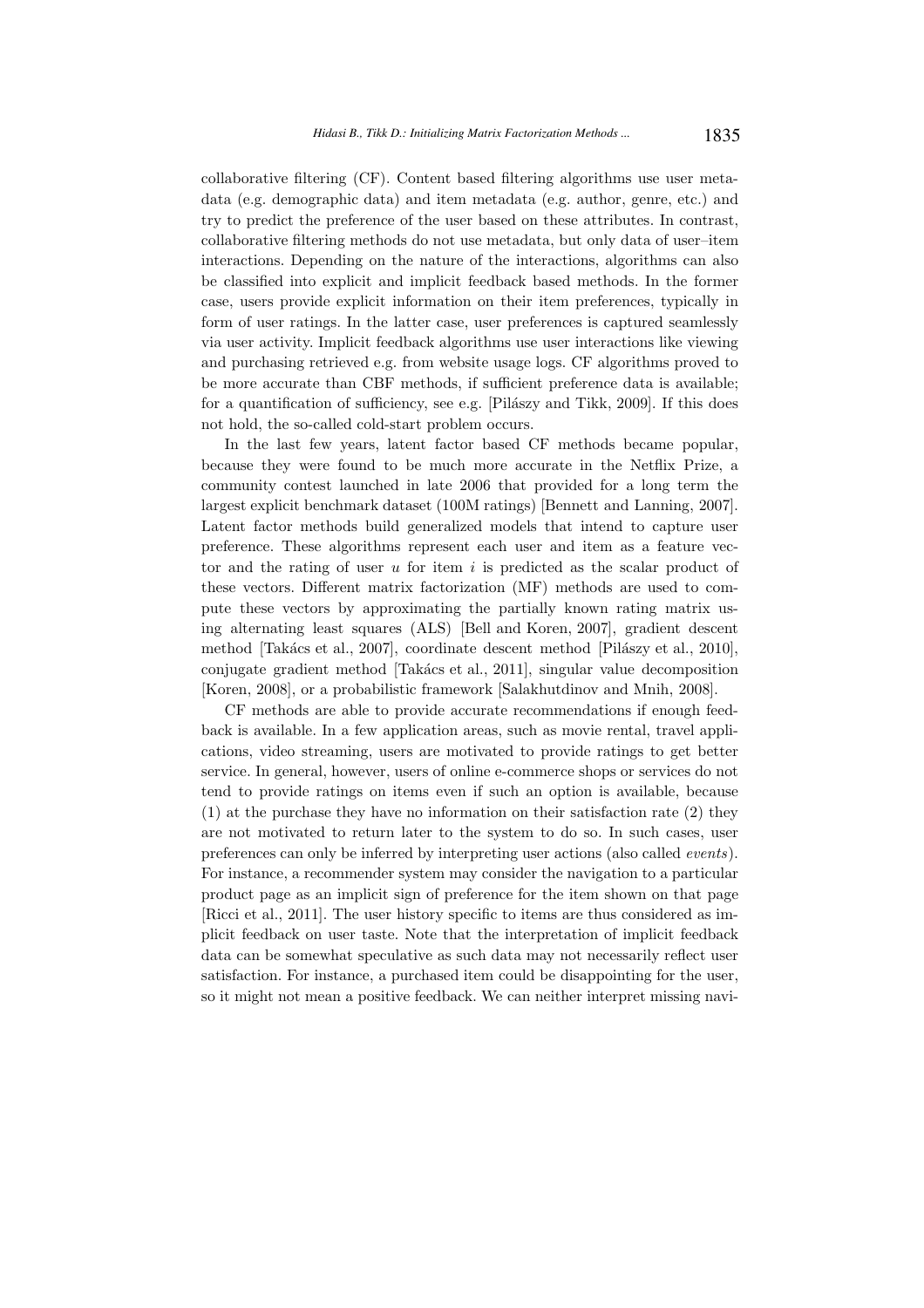gational or purchase information as negative feedback, that is, such information is not available. Uncertainty of user feedback interpretation makes the implicit feedback based preference modeling a challenging problem.

The implicit alternating least squares (iALS) method [Hu et al., 2008] is considered the seminal work for implicit feedback methods, which cast the problem to a latent factor model and keeps its computational efficiency given implicit user feedback using a proper rewriting of the objective function (see Section Related work). Recently, implicit feedback problems attracted more attention, see e.g. [Jahrer and Töscher, 2012, Shi et al., 2012, Takács and Tikk, 2012].

In this paper we examine the importance of the initialization of the iALS algorithm. We show that if the usual random or zero initialization is replaced by a similarity based one, the performance of the model improves significantly. We propose a matrix factorization based initialization method which integrates additional, possibly external information sources—we performed experiments with context and metadata—to calculate the initial weights in the model. The proposed initialization methodology can be combined with arbitrary implicit feedback MF method (see e.g. [Pilászy et al., 2010, Takács et al., 2011]).

The main contributions of this papers are: (1) along a simple idea we propose a general concept for the initialization of matrix factorization methods; (2) we propose a novel method (SimFactor) that enables to improve the quality of the initial vectors; (3) we run experiments with a large variety of initialization settings using different types of additional information sources on MovieLens 10M, TV1, TV2, LastFM and on the Grocery datasets.

The rest of the paper is organized as follows. Related work describes the iALS algorithm and presents currently used initialization approaches. The concept of our initialization methods is described in Method. Here we also describe the Sim-Factor algorithm that can approximate the similarities between entities (users or items) efficiently using feature vectors. In Results we present the results of our experiments with different initialization methods. Finally Conclusion sums up this work.

## 2 Related work

We first present the iALS algorithm [Hu et al., 2008] that is the baseline algorithm in our experiments. We will use the following notation in this work:  $N$  is number of users,  $M$  is number of items,  $K$  denotes the number of features,  $R$  is rating matrix, P and Q are user and item feature matrices.

The implicit task is solved in iALS by weighted matrix factorization. Instead of the R matrix, an  $R^{(p)}$  (preference) matrix is constructed in a way that the  $(u, i)$  element of the matrix is 1 only if user u has at least one event on item i, otherwise 0. It is important to note that all elements of  $R^{(p)}$  are given, while the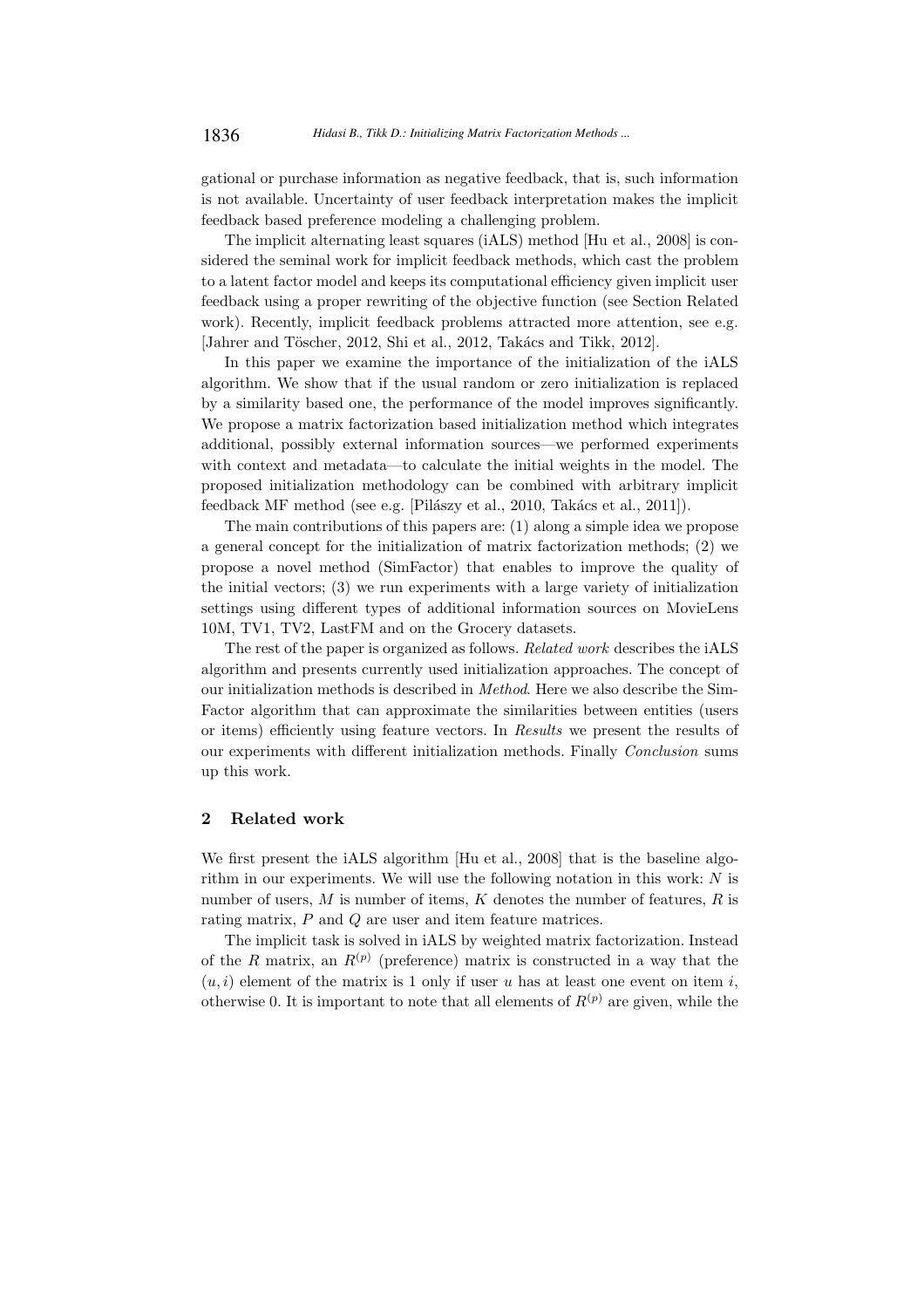R matrix of the explicit problem is only partially observed. A W weight matrix is also created: if the  $(u, i)$  element of  $R^{(p)}$  is 0 then the  $(u, i)$  element of W is 1, otherwise it is greater than 1. The specific value can be computed based on the number and type of events between user  $u$  and item  $i$ . The weighting reflects the uncertainty of the interpretation of implicit feedback data: the presence of an event (e.g. buy) provides more reliable information on the user preference than its absence. In other words, we can be more confident in our assumption ( $buy =$ like) in case of positive implicit feedbacks. We model this by assigning (much) greater weight to positive implicit feedbacks than to negative ones.

Explicit feedback algorithms scale linearly with the number of observed ratings in the matrix, and the density of the matrix is usually below 1 %. However, in the implicit case all elements of  $R^{(p)}$  are given, therefore the computational complexity of such algorithms is  $O(N \times M)$ . Given the above density, it means that the naive computation is several orders of magnitude slower compared to the explicit case.

In [Hu et al., 2008], a proper rewriting of the objective function for ALS learning is proposed to brake down the computational time. ALS approximates the matrix R as the product of two lower rank matrices,  $R \approx PQ$ , and performs a series of weighted linear regressions. First, matrices  $P$  and  $Q$  are initialized with random values. Then we fix matrix Q and compute each column of matrix P using weighted linear regression (minimizing  $(R_{u,\bullet}^{(p)} - (P_{\bullet,u})^T Q) W^{(u)} (R_{u,\bullet}^{(p)} (P_{\bullet,u})^T Q)^T$ , where  $W^{(u)}$  is a  $M \times M$  diagonal matrix and  $W_{i,i}^{(u)} = W_{u,i}$ ). Then, matrix  $P$  is fixed and the columns of  $Q$  are computed analogously.

The bottleneck in computing a column of  $P$  comes from the computation of the  $QW^{(u)}Q^T$  that is naively done in  $O(K^2M)$ . However,  $QW^{(u)}Q^T$  can be rewritten as  $QQ^T + Q(W^{(u)} - I)Q^T$  (*I* is the identity matrix), from which  $QQ^T$ can be precalculated. Because  $(W^{(u)} - I)$  has only a few non-zero elements, the cost of computing  $Q(W^{(u)} - I)Q^T$  is only  $O(K^2 n_u)$  where  $n_u$  is the number of non-zero elements in the  $u^{\text{th}}$  row of  $R^{(p)}$ . Hence, the total cost (all N column) of the computation of  $P$  is proportional with the number of positive implicit feedback instead of the number of all entries in the rating matrix.

The importance of proper initialization was recognized for some matrix factorization algorithms like the Nonnegative Matrix Factorization (NMF). It was shown in [Smilde et al., 2004] that a good initialization can improve the speed and accuracy of the algorithms, as it can produce faster convergence to an improved local minimum. The rich literature of NMF initialization includes centroid methods [Albright et al., 2006], spherical k-means clustering methods [Wild et al., 2004, Dhillon and Modha, 2000] that provides low rank representation, SVD [Boutsidis and Gallopoulos, 2008] and sum of randomly selected feature vectors [Albright et al., 2006]. Commonly, these methods use the same data for initialization and for training the NMF.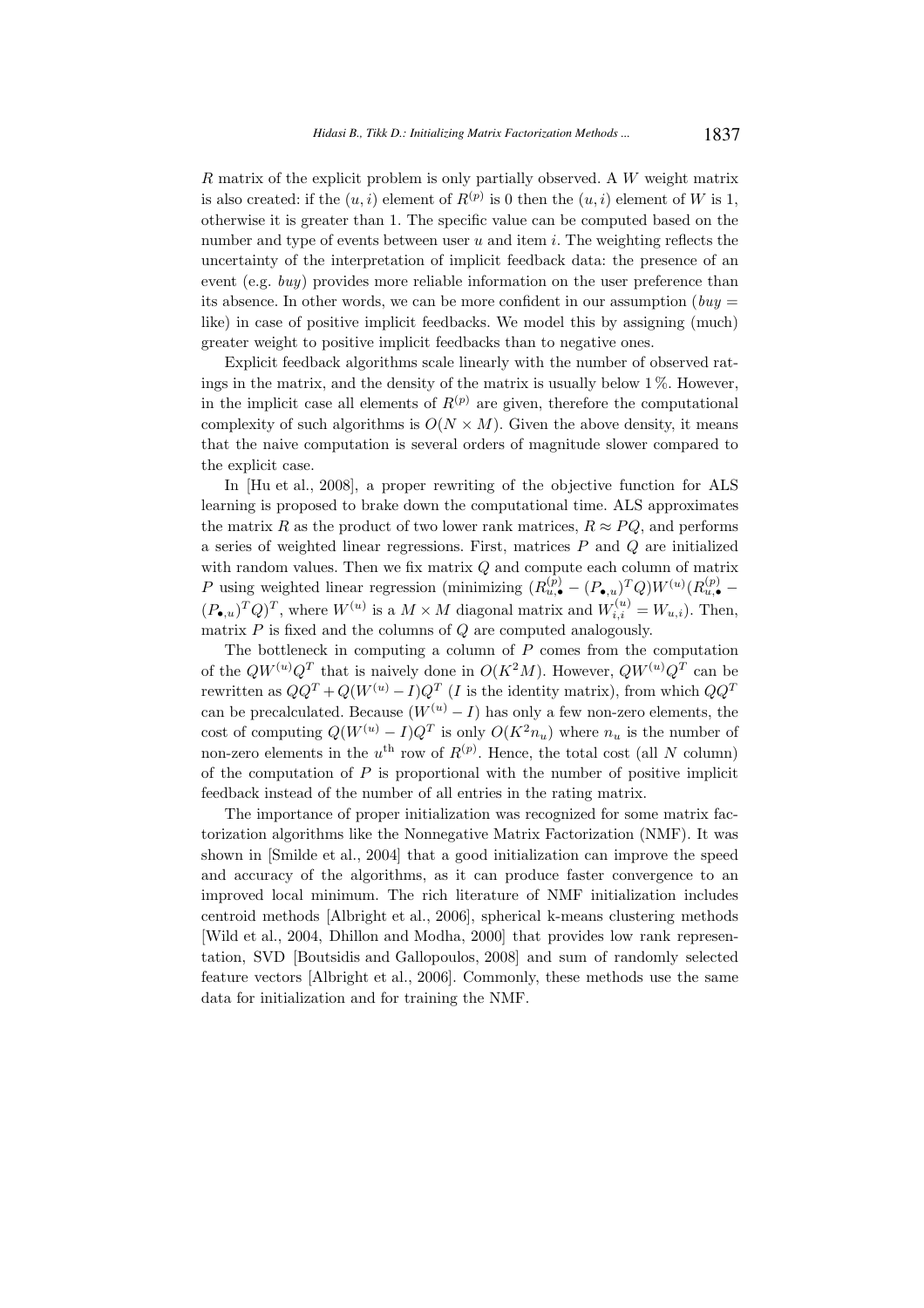In CF algorithms, feature weights are typically initialized with small random weights [Rendle and Schmidt-Thieme, 2008, Takács et al., 2009]. Certain works report on some parameterized randomization, drawing the random numbers from a normal distribution [Thai-Nghe et al., 2012], or defining adjustable lower and upper bounds separately for the item and user weights [Takács et al., 2009]. To the best of our knowledge, more sophisticated initialization approaches, using external data sources have not been proposed so far.

## 3 Method

Most of the MF methods are iterative algorithms that are started from a random point: the item and user feature matrices are initialized randomly. After some iterations these methods converge to a local optimum that depends on the starting point. Our hypothesis is that an appropriate initialization of feature vectors yields that MF methods will produce more accurate feature vectors and therefore give more accurate predictions.

When investigating the feature vectors of accurate MF models, one can observe that similar items (e.g. items belonging to the same product category, or episodes of a movie series) have similar item feature vectors. This suggest that similarity-based initialization of feature vectors may result in more appropriate models. The calculation of the initial item and user feature vectors should obviously be aligned with the learning algorithm applied. To do this, first we have to define the similarity between entities (users or items), which depends on the similarity function and on the available item, user or transactional data. In this paper, we experiment with four similarity functions: cosine, scalar product, correlation and weighted correlation. The following data will be used in our experiments to compute similarity:

- $-$  *Item metadata vectors:* let us consider an indexed set of metadata tags, which contains all the possible tags that occur in item metadata (can be textual or categorical). The item metadata vector contains a non-zero value in the  $i<sup>th</sup>$  position if the  $i<sup>th</sup>$  tag occurs in item's metadata. One can apply various weighting schemes (e.g.: tfidf) to determine the elements of the vectors.
- User/Item event vectors: a user event vector of M length indicates with non-zero values for which item the user has at least one event (analog for items).
- User/Item context state vectors: let us define the set of context states  $(C)$ as the possible combination of values of context variable. Here we consider only categorical context variables with finite range. For instance if we take seasonality as context, and a season is a week and time bands are days, then we have 7 context states. When more than one context variable is used then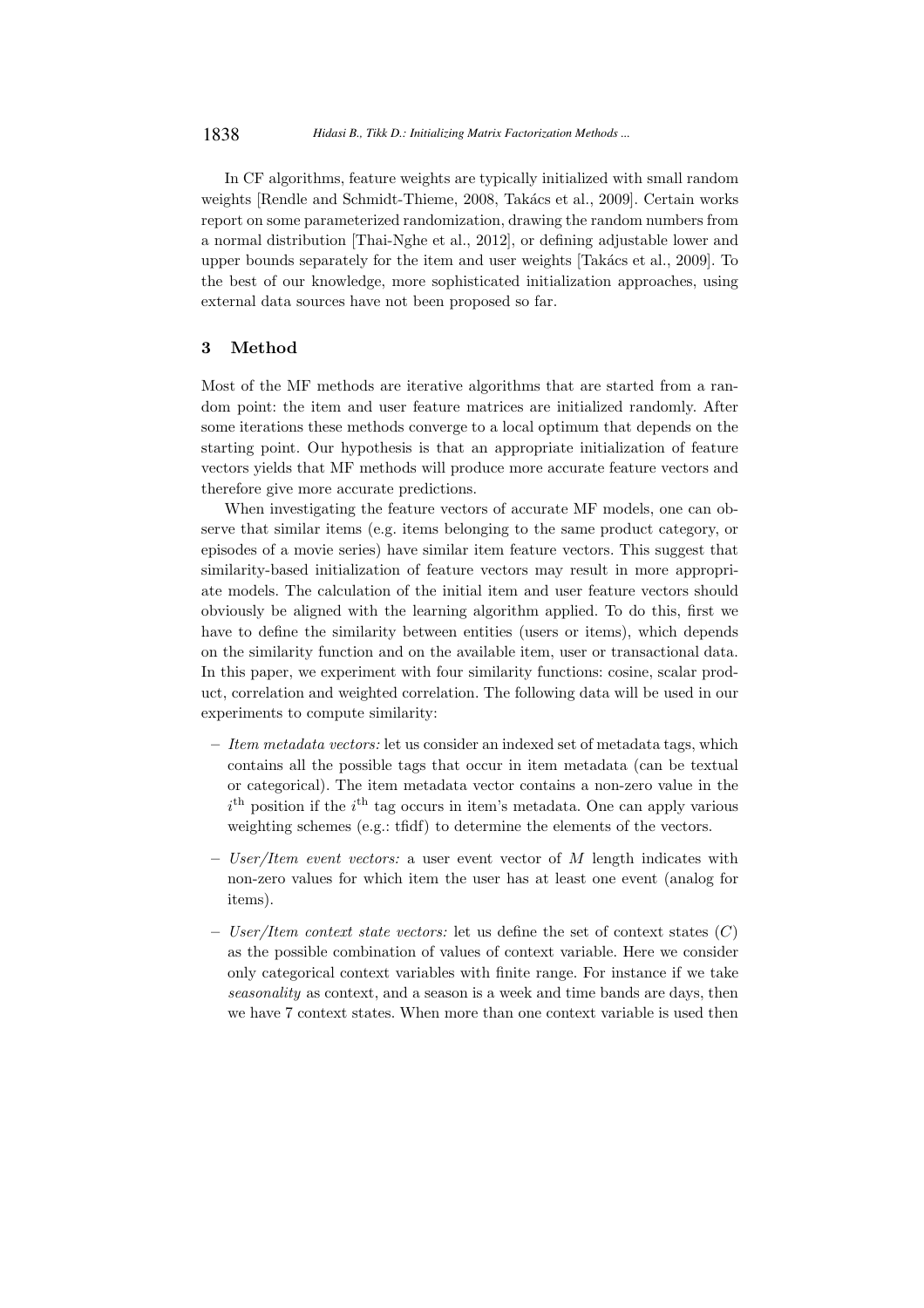the context states are the Descartes-product of individual context values. I.e. if additionally we store in another context variable if the purchase was made online or offline, then we have 14 context states. Then the  $i<sup>th</sup>$  element in the user context state vector is non-zero if the user has at least one event in the  $i<sup>th</sup>$  context state (analog for items).

– User/Item context-event vectors: the user context-event vectors have length  $C \cdot M$ ; each coordinate represents whether user has events on the given item in the given context state (analog for items).

Remark that most of these vectors are typically very sparse, except context state vectors with few context variables. Note that in each of the above cases, one has several choices in creating the item/user description vectors from the raw data: vectors may be binary, may contain the frequency, or one may apply normalization or a weighting scheme.

We assemble a matrix,  $D$ , from the appropriate input vectors (row-wise), which is referred to as the description of the items  $(D_I)$  or users  $(D_U)$ . For this we select an arbitrary but single data source from the above options; e.g., we use the item context state data vectors to form D. In order to make use of the description as initial weights in a matrix factorization method, one should compress them to be compliant with the feature size of the MF model. This can be performed by any dimension reduction techniques like PCA [Jolliffe, 1986], matrix factorization, auto-associative MLP [Kramer, 1991], etc. These methods minimize the information loss at the compression and simultaneously perform noise reduction.

In this paper we use two methods for compression. The first is a simple matrix factorization, the weighted ALS, that minimizes the weighted squared error of the predictions by fixing one of the feature matrices and computing the rows of the other by using weighted linear regression. When factorizing item description, we only keep the item feature matrix after the factorization process (analog for user description), which is then readily used as initial feature vectors in the iALS algorithm.

Our starting hypothesis is that description vectors characterize well the similarities between entities. Therefore the relation of similarities (e.g. ratios, order, etc.) between original description vectors should be carried over to the compressed description vectors. Next we introduce the SimFactor compression method that better preserves the relation between the original similarities than ALS.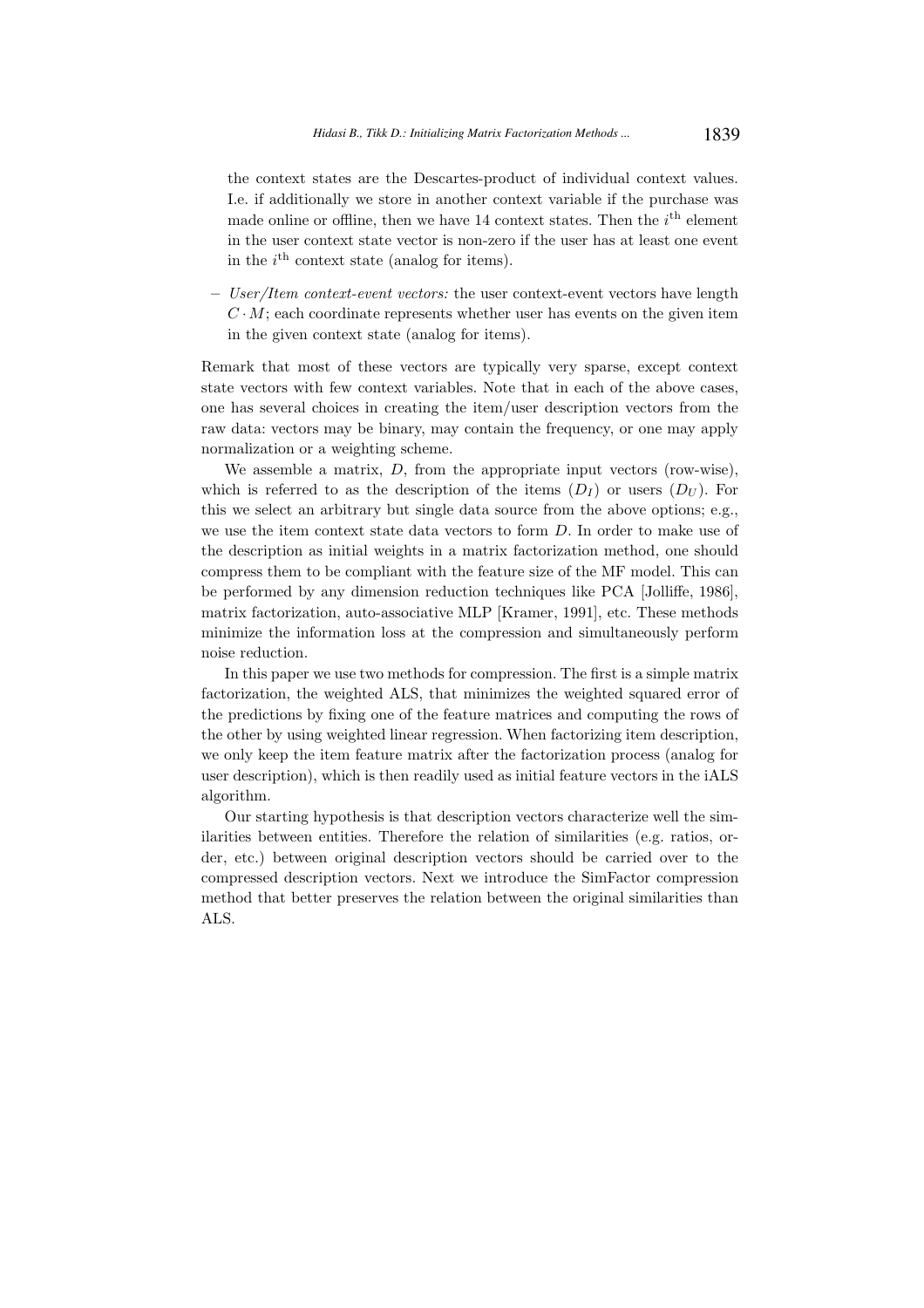## 4 Method

#### 4.1 SimFactor algorithm

As noted above, standard dimension reduction techniques may distort the system of similarities between the entities. One could design a method that keeps this property by starting from the similarity matrix of the users/items. The problem with such an approach is that it requires the precomputation of the entire similarity matrix, which is computationally very inefficient. Further, this solution does not scale well, because the matrix has to be stored in memory for the sake of efficient computation. According to our test, even when sparse data structures are used for storing similarities, the calculation of the similarity matrix takes a considerable amount of time, when  $N$  or  $M$  is large.

SimFactor is a simple algorithm that compresses the description of the items while preserves the relations between the original similarities as much as possible. This method only works for similarity metrics that can be computed via the scalar product of two (transformed) vectors. The most commonly used metrics in recommendation systems like cosine similarity, adjusted cosine similarity or Pearson correlation [Snedecor and Cochran, 1980] can be computed in this way. As for cosine similarity, one needs to  $\ell_2$ -normalize the input vectors then their scalar product will be the same as the cosine similarity between the original vectors. The pseudocode of SimFactor is described in Algorithm 1 (see also Figure 1).

## Algorithm 1 SimFactor

Input: D matrix that contains the item or the user description **Output:**  $F$  matrix that contains the feature vectors of the items or users procedure  $\text{SIMFACTOR}(D)$ 1:  $D' \leftarrow \text{TRANSFORM}(D)$ 2:  $\langle X, Y \rangle$  ← FactorizeMatrix $(D')$ 3:  $Z \leftarrow Y^T Y$  $4: \langle U, \Lambda \rangle \leftarrow$  EIGENDECOMPOSITION(Z) 5:  $F \leftarrow$  matrix of  $N_{entities} \times N_{entities}$  size 6: for  $i = 1, \ldots, N_{entities}$  do 7:  $F_i = \sqrt{A_{i,i}}X_iU$ 8: end for 9: return F end procedure

SimFactor starts with the appropriate transformation of the description matrix (line 1; e.g.  $\ell_2$ -normalization when using cosine similarity). Next in line 2, a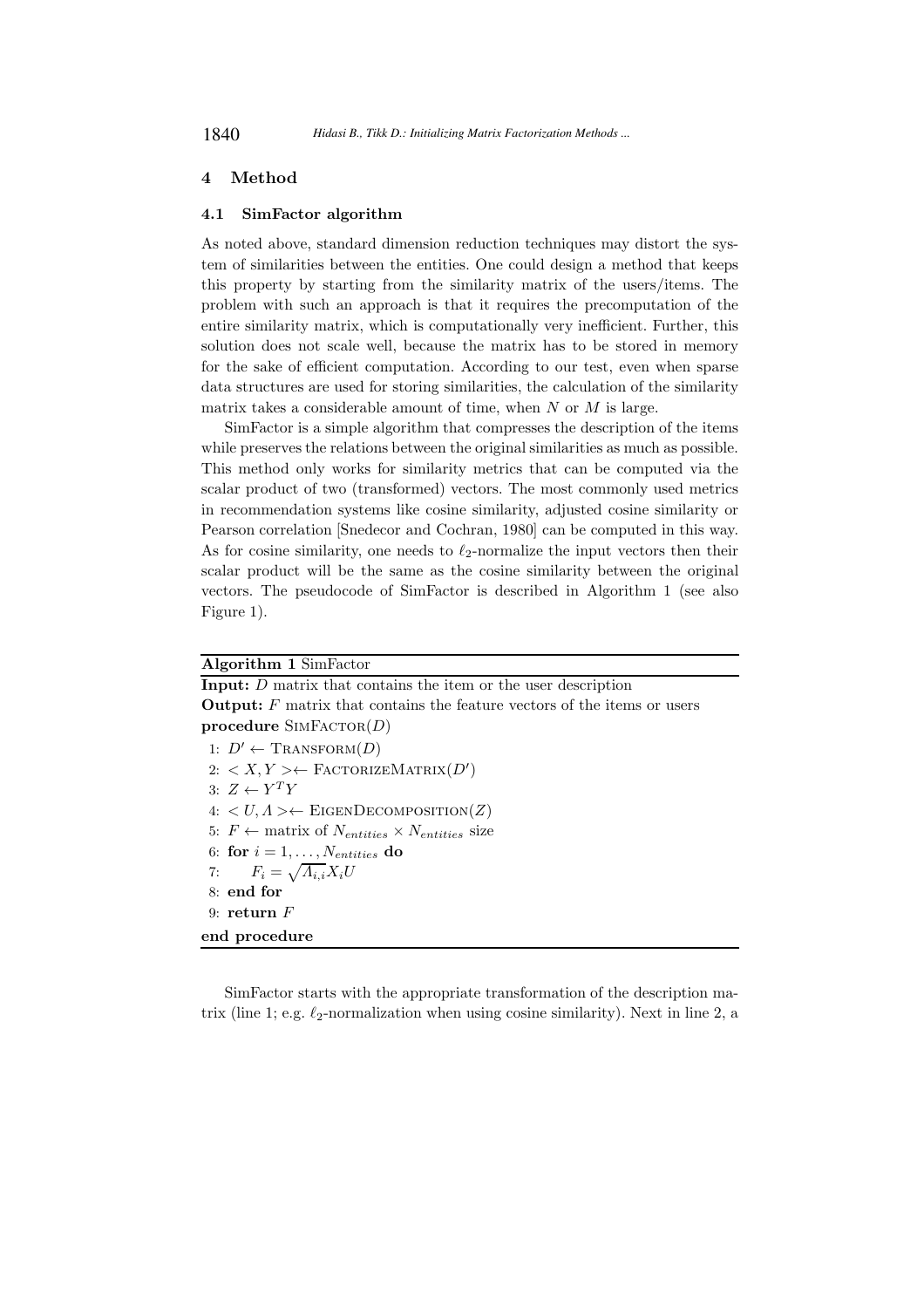

Figure 1: Concept of the matrix transformations in SimFactor

matrix factorization is applied on the description, but in contrast to ALS, both low rank matrices are kept. For the matrix factorization, arbitrary MF method can be used. Here, we applied weighted ALS.

The steps performed between lines 3 and 8 are also depicted on Figure 1. The matrix of similarities  $(S)$  is the product of the transformed description matrix and its transpose  $(S = D'D'^T)$ , while the factor matrices (output of the MF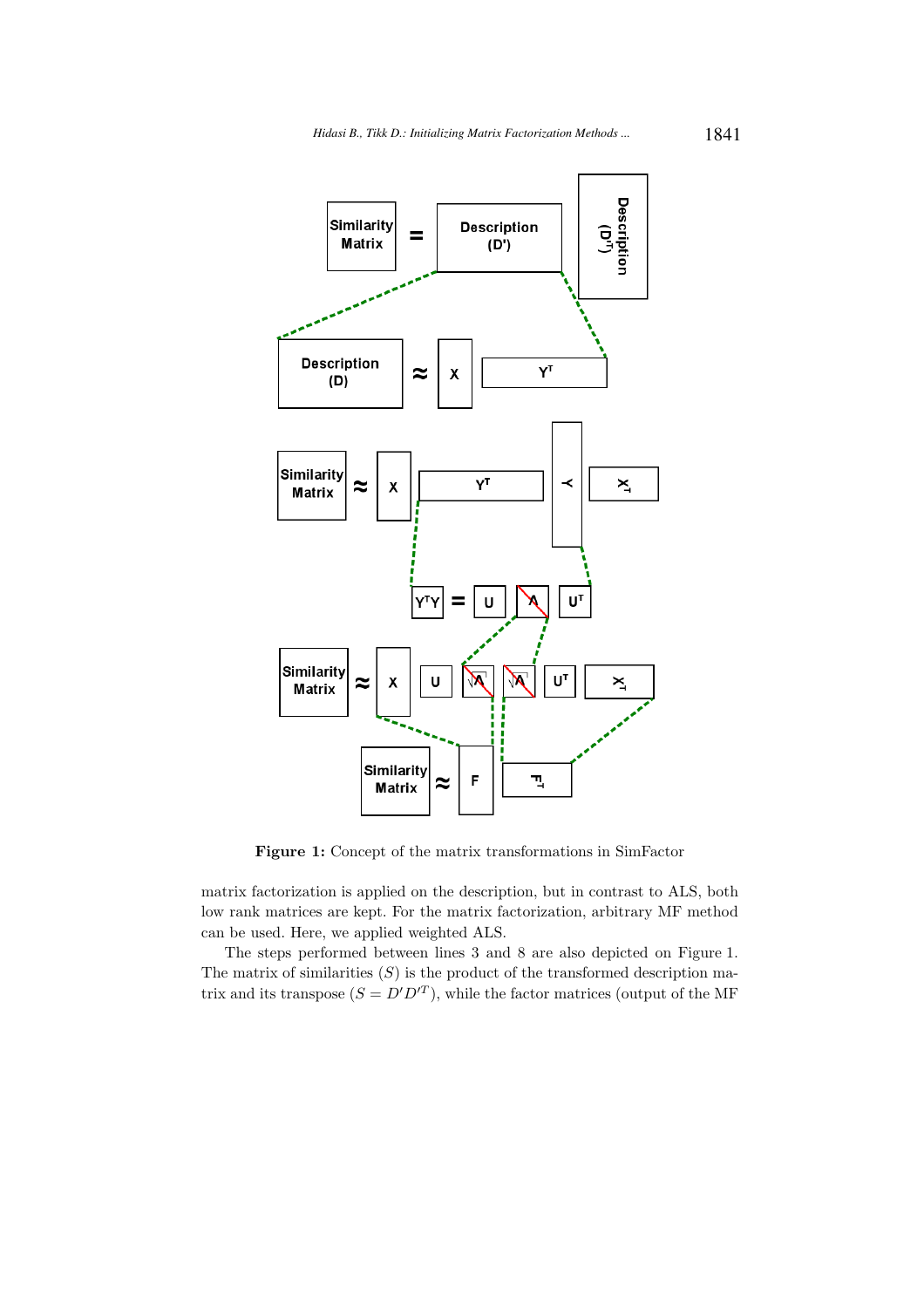method in line 2) approximate the transformed description matrix  $(D' \approx XY^T)$ . Therefore the similarity matrix can be approximated by  $S \approx XY^T Y X^T$ , where  $Y^TY$  is a  $K \times K$  symmetric (non-singular) matrix, thus its eigen-decomposition always exists in the following form:  $Y^T Y = U A U^T$ . U and  $\Lambda$  are  $K \times K$  matrices. U contains the eigenvectors,  $\Lambda$  is singular and has the eigenvalues in its diagonal.  $\Lambda = \sqrt{\Lambda} \cdot \sqrt{\Lambda}$ , where  $\sqrt{\Lambda}$  is also diagonal and contains the square roots of the eigenvalues. Now we can approximate the similarity matrix as:  $S \approx XU\sqrt{\Lambda}\sqrt{\Lambda}U^{T}X^{T}$ . Introducing the  $N_{entities} \times K$  matrix  $F = XU\sqrt{\Lambda}$ , this can be rewritten as  $S \approx F F^{T}$ .

In  $F$ , every row is a feature vector for an entity and the scalar product of the  $i<sup>th</sup>$  and  $j<sup>th</sup>$  rows approximates the similarity between the corresponding entities. This way SimFactor produces low-rank feature vectors that try to preserve the original similarity values. We can use these feature vectors as the initial features in the iALS algorithm.

#### 4.2 Similarity-based similarities –  $Sim<sup>2</sup>Factor$

One can also define the similarity between items based on how similar they are to other items. Given the similarity matrix of the items, similarity measures can be calculated on its rows and these values can be used as item similarity values. This approach can sometimes seize actual similarities between items more precisely, because even if the original similarity values are inaccurate, the system of those values is often more consistent.

As we noted before, the computation of the similarity matrix is often not practical or impossible due to time and memory limitations. Fortunately the SimFactor algorithm can be modified in a way that enables us to approximate the similarity based similarity values without the computation of the similarity matrix. This modification is coined the Sim<sup>2</sup>Factor. The computational complexity of SimFactor and Sim<sup>2</sup>Factor are the same. Algorithm 2 describes the method.

 $\text{Sim}^2$  Factor takes description matrix D as an input like SimFactor. The initial steps are the same: first  $D$  is transformed in a way that the scalar product of its rows will result in the desired similarity value. In the second step (line 2) an arbitrary matrix factorization is performed. The resulting factor matrices are transformed into the initial feature vectors  $(F)$  between lines 3–10. The key of the algorithm is that the similarity based similarity matrix can be calculated as  $S' = SS^T = SS = DD^T DD^T$  (S is symmetric). By approximating  $D \approx XY^T$ we have  $S' \approx XY^T Y X^T Y X^T Y X^T$ . Introducing  $Z = Y^T Y (K \times K)$  that can be computed efficiently we get  $S' \approx XZX^TXZX^T$ . Using  $Z' = ZX^T$  we can write  $S' \approx XZ'(Z')^T X^T = XZ''X^T$  (Z'' is symmetric). Then the symmetric  $K \times K$  sized  $Z^{\prime \prime}$  is decomposed into product of two  $K \times K$  sized matrices in the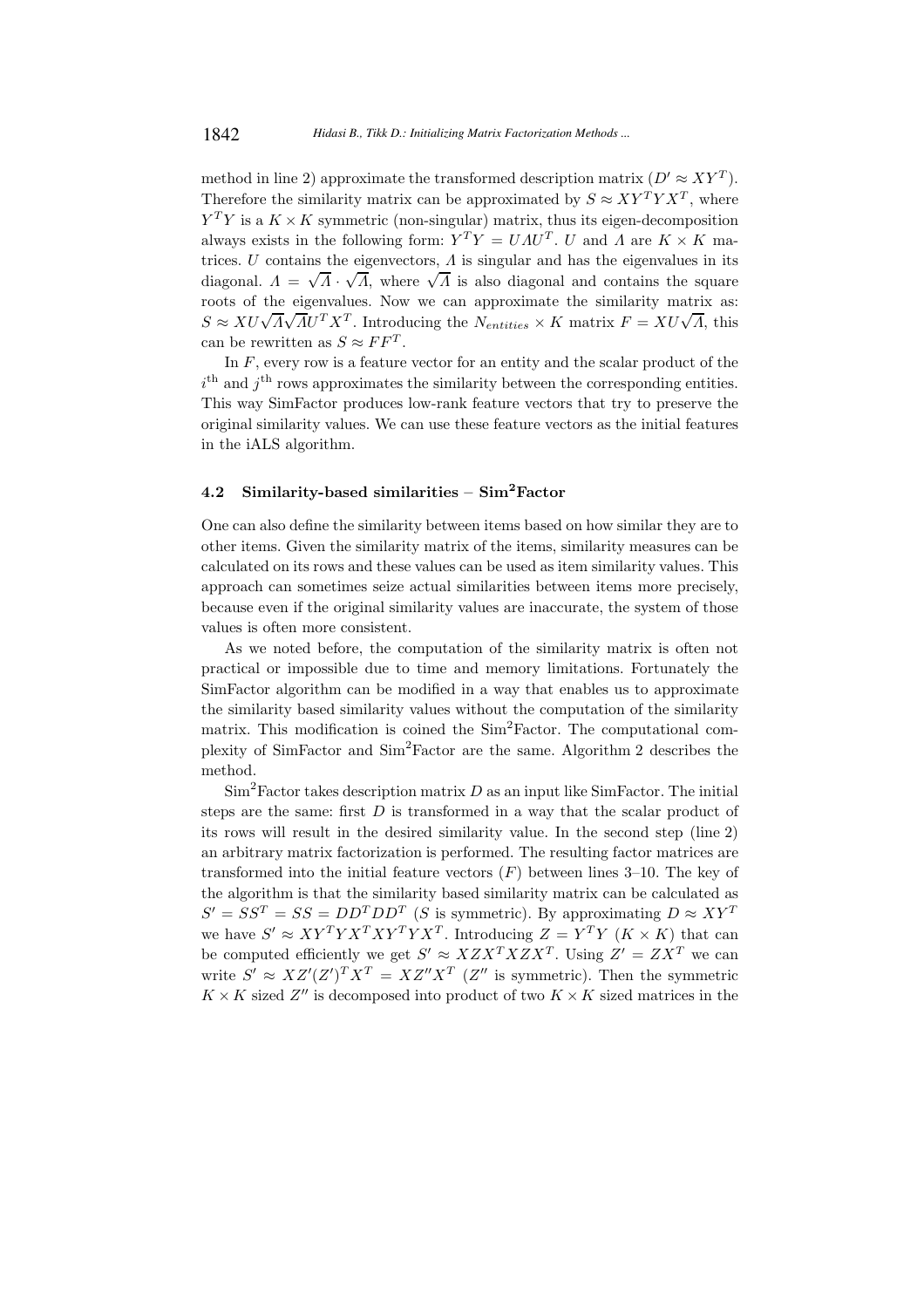## Algorithm 2 SimFactor

Input: D matrix that contains the item or the user description **Output:**  $F$  matrix that contains the feature vectors of the items or users procedure  $\text{SIMFACTOR}(D)$ 

1:  $D' \leftarrow \text{TRANSFORM}(D)$ 2:  $\langle X, Y \rangle$  ← FactorizeMatrix $(D')$ 3:  $Z \leftarrow Y^T Y$ 4:  $Z' \leftarrow Z X^T$ 5:  $Z'' \leftarrow Z'(Z')^T = (ZX^T)(XZ)$ 6:  $\langle U, \Lambda \rangle \leftarrow$  EIGENDECOMPOSITION( $Z''$ ) 7:  $F \leftarrow$  matrix of  $N_{entities} \times N_{entities}$  size 8: for  $i = 1, \ldots, N_{entities}$  do 9:  $F_i = \sqrt{A_{i,i}}X_iU$ 10: end for 11: return  $F$ end procedure

same way as in SimFactor  $(Z'' = (U\sqrt{A})(U\sqrt{A})^T)$ . The initial feature matrix is  $F = X(U\sqrt{A})$ . The steps of the transformation is also shown on Figure 2.

We note that unlike SimFactor, Sim<sup>2</sup>Factor does not allow us to use an arbitrary similarity metric between the rows of  $S$ . The values of  $S'$  will always be the scalar products of the rows of S. This is because the description matrix can not be modified efficiently to force the usage of other metrics in  $S'$ . However, with the modification of the description matrix, different similarity metrics can be used to approximate S.

## 4.3 Similarity metrics

As we mentioned earlier we can use different similarity metrics by transforming the description matrix  $D$ . Here we introduce four different metrics and the required transformations on D.

- 1. Scalar product: Scalar product of the rows of the description matrix. No transformation is required on D.
- 2. Cosine similarity: Cosine similarity between vectors. The rows of D must be  $\ell_2$ -normalized.
- 3. Correlation: We found that the correlation values between description vectors are often better at describing similarities between entities. In order to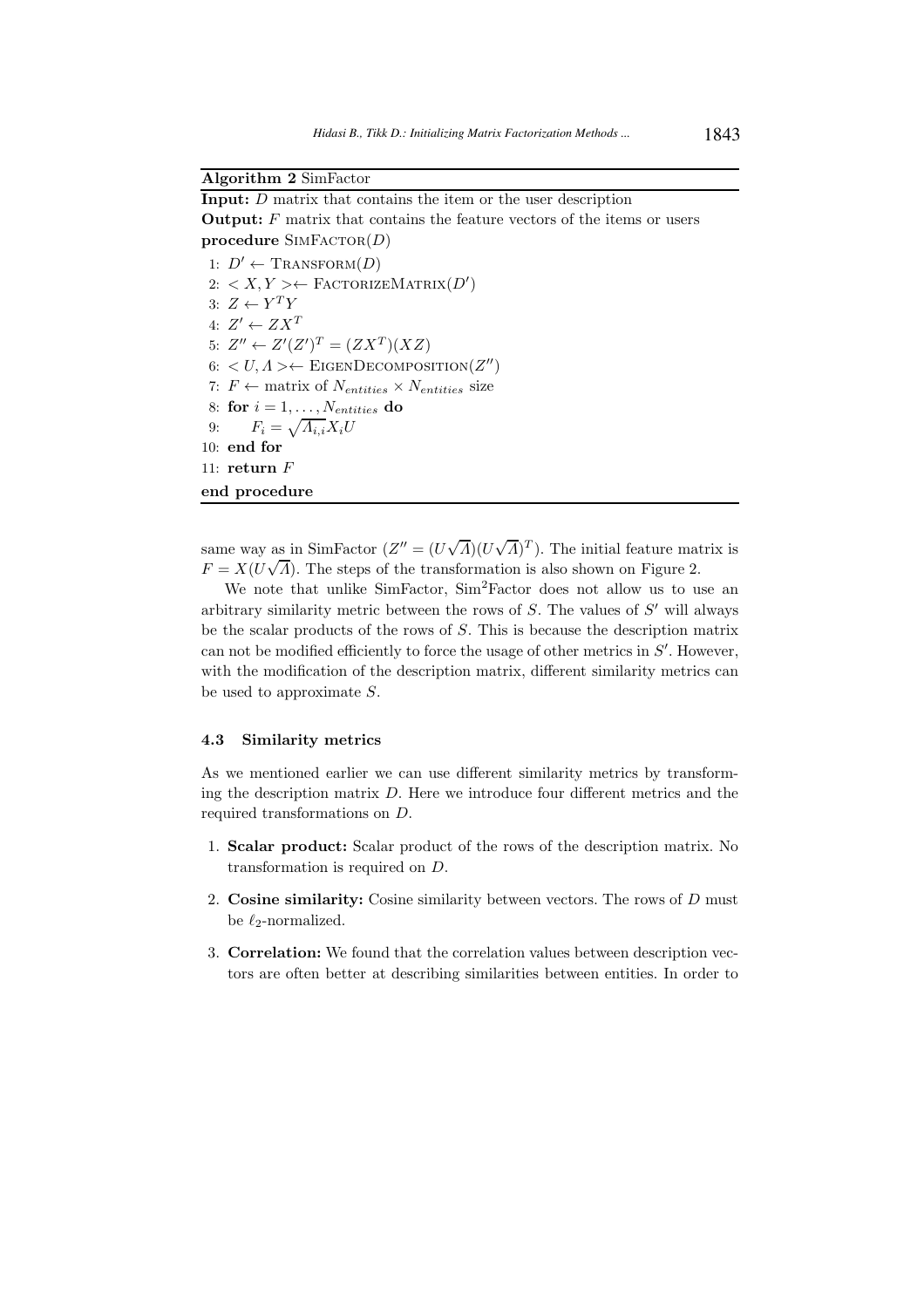

Figure 2: Concept of the matrix transformations in Sim<sup>2</sup>Factor

use this metric we must use the following transformation:

$$
D'_{i,j} = \frac{\left(D_{i,j} - \frac{\sum_{k=1}^{M} D_{i,k}}{M}\right)}{\sqrt{\sum_{k=1}^{M} D_{i,k}^{2} - \frac{\left(\sum_{k=1}^{M} D_{i,k}\right)^{2}}{M}}}.
$$

This transformation yields a fully specified  $D'$  matrix, where the majority of the elements in each row is the same, but their value differ in different rows. Therefore  $D'$  can be efficiently stored. The matrix factorization method used in the initialization must also handle the above property of the similarity matrix efficiently. The weighted ALS fulfills this condition.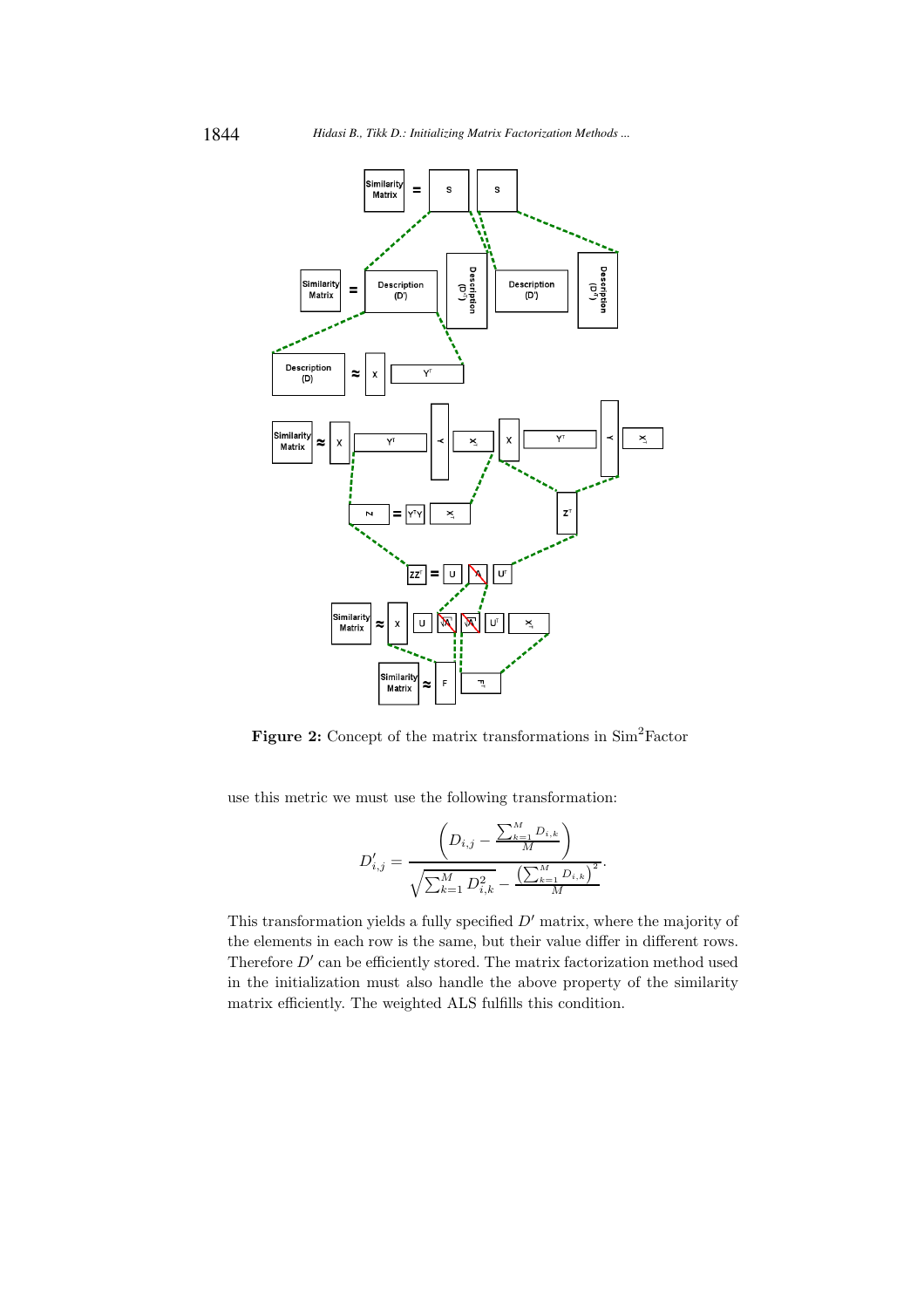4. Binarized correlation: Correlation matrices can be ill-conditioned e.g. when the values of different rows of the description matrix are from different scale. In such case one may opt for the correlation of the binarized description vectors. For this, D should be first binarized and then the above transformation applied.

#### 4.4 Composite initialization

Several possible description matrices were mentioned in Section 3 using different information sources. It is possible that by combining these information, higher accuracy can be achieved. There are several ways to combine them. Our first method puts the description matrices one after another, so the description vector of an item is the concatenation of the description vectors  $(D = (D_1|D_2|...|D_n)$ , here | denotes the concatenation). The method requires matrices to have the same row size that is achieved by imputing rows with zeroes into smaller matrices. Weighting can also be used:  $D = (w_1D_1|w_2D_2|\dots|w_nD_n)$  The description matrix created in this manner has many columns and might be hard to factorize precisely. Our second approach defines the initial feature matrix as a weighted combination of the feature matrices created using different descriptions:  $F = w_1F_1 + w_2F_2 + \ldots + w_nF_n$ . The size of all  $F_i$  should be the same.

#### 4.5 Computational cost

Each of the presented initialization methods start with the factorization of the item–descriptor matrix. Since the zeroes in this matrix should be taken into account to get a good approximation of the similarities, using implicit ALS is a natural choice for the factorization algorithm. The cost of this initial factorization is  $O(K^3(N_D+M)+K^2D^+)$  where  $N_D$  is the number of possible descriptors (e.g.: number of metadata, number of context-states, etc) and  $D^+$  is the number of non-zero values in the descriptor matrix D.

The complexity of SimFactor—in addition to the initial matrix factorization is  $O(K^2N + K^3 + K^2M)$ , where the terms correspond to the calculation of  $Y^TY$ , finding the eigen-decomposition, and calculating  $F = XU\sqrt{A}$ , respectively. The cost of Sim<sup>2</sup>Factor scales similarly to SimFactors (the only difference is in the constant multiplier). This  $O(K^2N + K^3 + K^2M)$  cost of the transformation steps is negligible compared to the  $O(K^3(N_D + M) + K^2D^+)$  cost of the initial matrix factorization. Therefore the bottleneck of the method is the factorization of the description matrix. If  $N_D$  is the same order of magnitude as N then the cost of the initialization is roughly the same as that of the factorization of the user–item matrix therefore the total running time doubles. This is comparable when training the standard model without initialization but with more factors, but without the advantages initialization. We also note that in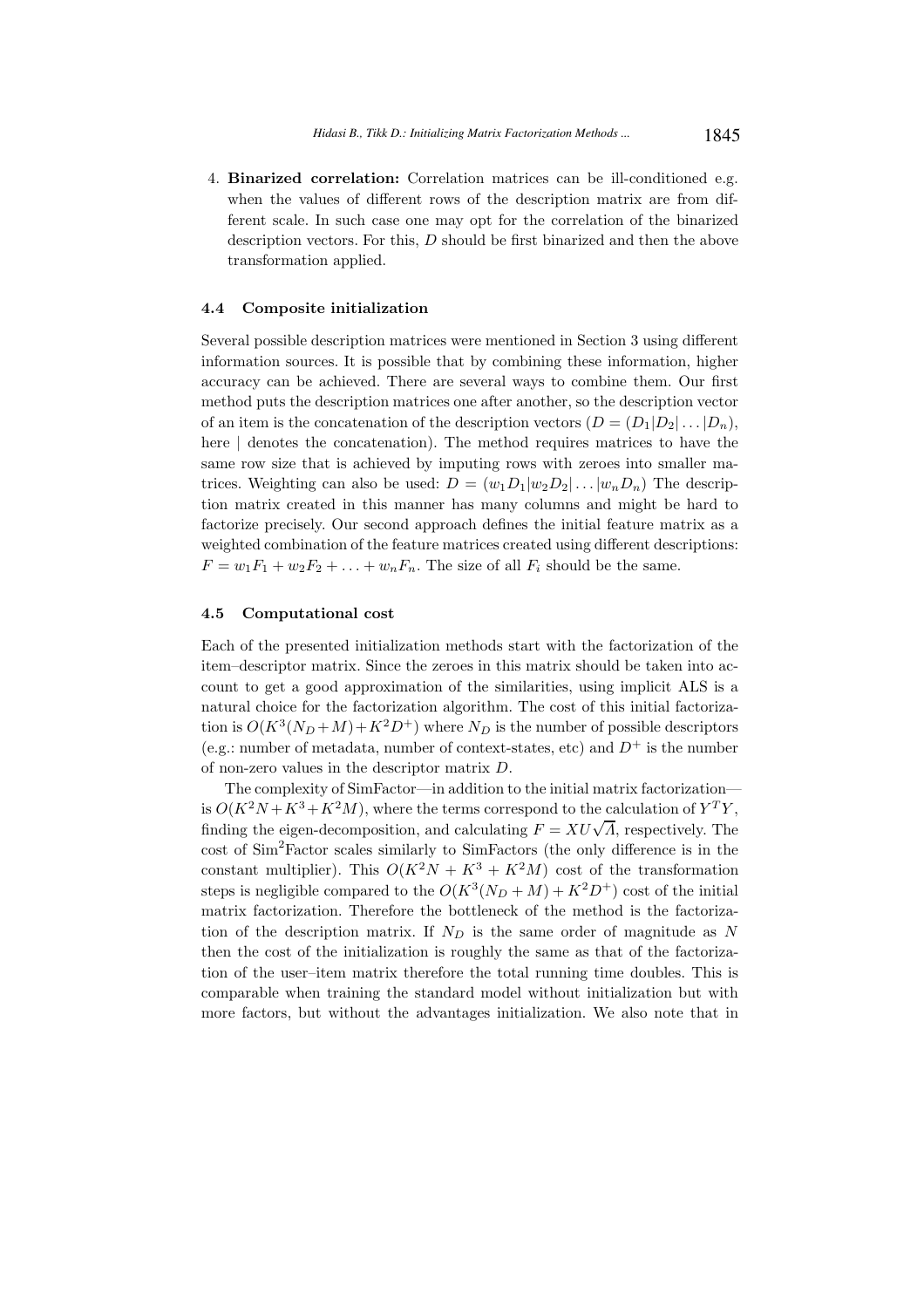practice the running time of the implicit ALS is quite reasonable for low factor models and it can be further enhanced by approximating the ALS algorithm [Pilászy et al., 2010, Takács et al., 2011]. Note that these enhancements can also be applied to the factorization of the description matrix.

## 5 Results

We used five data sets for the experimentation. In all cases, time-based train– test splits were used. MovieLens 10M [Resnick et al., 1994] was transformed into implicit feedback data sets (1) keeping only the 5 star ratings and (2) keeping ratings with values 4.5 and 5 as positive feedbacks. We used the 7 days for testing (from  $01/12/2008$ ) and the earlier events for training. The TV1 and TV2 data sets are VoD consumption data [Cremonesi and Turrin, 2009]. Here we use the last week and the last day, respectively, for testing. The LastFM 1K [Celma, 2010] data set contains music listening data of ∼1 000 users on songs of ∼170 000 artists (artists are considered items). The training set contains all events until 28/04/2009. Grocery data set contains purchase events of an online store. The number of events is around 6.24 million targeted on 17,000 items (of them 14,000 has at least one event). The last month of 5 years' data was used for testing.

We used various data sources when creating the description matrix (see details in Method). For context, we chose the time stamp of the content consumption, which is available in almost every data set. Based on this, we determine the notion of seasonality, the periodicity of user behavior patterns observed in the data; this may vary for different domains. Within a season we do not expect repetitions in the aggregated behavior of users, but we expect that at the same time offset in different seasons, the aggregated behavior of the users are similar. For example it is reasonable to set the season length to be 1 day for video-ondemand (VoD) consumption, however, for shopping data 1 week or 1 month is a more reasonable choice.

Having the length of the season determined, we need to create time bands (bins) in the seasons. These time bands are the possible context-states and correspond to time interval of equal or varying length. The time context of an event is the time band in which it happened. We used different seasonality and time band lengths and kept only the best results.

Not all description matrices were used for every dataset. For example sufficient metadata is only available for the Grocery. We also found that context-state and context-event descriptors often work similarly therefore we used the latter only for TV1 and Grocery.

In the first experiment we compared weighted ALS and SimFactor to characterize their similarity preserving capability. We drew randomly 2 times 10 000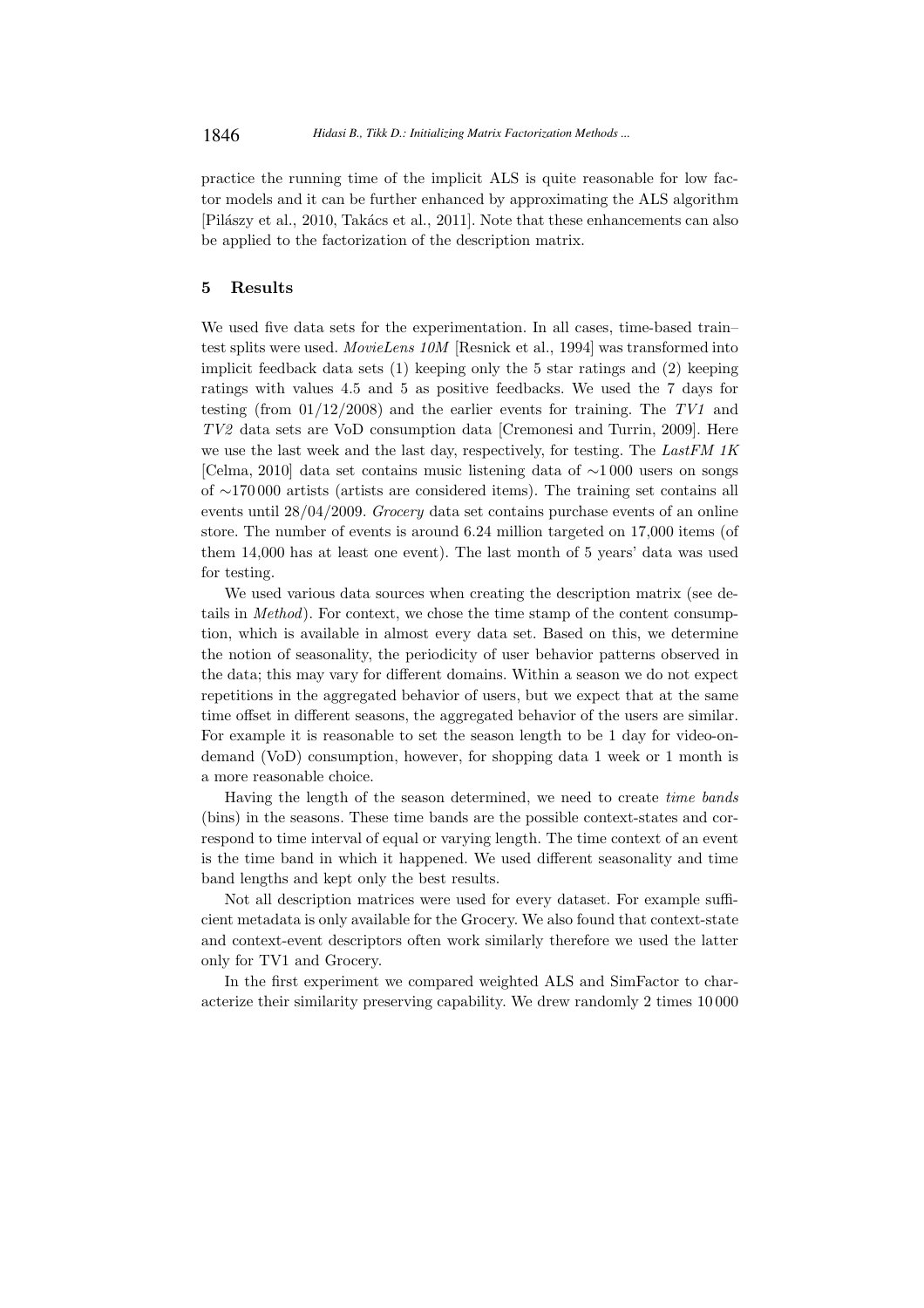| Database          | Input data                   | Non-zero<br>ratio in $D$ | Method                                   |        | <b>RMSE</b><br>$\text{RMSE} \underset{\text{improvement}}{\text{inverse}}$ | Order<br>match      |
|-------------------|------------------------------|--------------------------|------------------------------------------|--------|----------------------------------------------------------------------------|---------------------|
|                   | Item<br>metadata             | $0.09\%$                 | <b>ALS</b><br>$\text{SimFactor}\ 0.0389$ | 0.2683 | 85.51%                                                                     | 67.60%<br>85.38%    |
| Grocery           | Item<br>$context-state$      | 22.81%                   | <b>ALS</b><br>$\text{SimFactor}\ 0.0192$ | 0.4923 | 96.09%                                                                     | 92.97%<br>98.29%    |
|                   | <b>Item</b><br>context-event | 0.01%                    | <b>ALS</b><br>SimFactor 0.0254           | 0.0332 | 23.47%                                                                     | 63.24%<br>61.30%    |
|                   | User<br>context-state        | 21.97%                   | <b>ALS</b><br>SimFactor 0.0033           | 0.3363 | 99.03%                                                                     | 89.53%<br>99.92%    |
|                   | User<br>context-event        | 0.04%                    | <b>ALS</b><br>SimFactor 0.0215           | 0.0425 | 49.34%                                                                     | 66.70%<br>74.17%    |
|                   | Item<br>context-state        | 66.10%                   | <b>ALS</b><br>SimFactor 0.0144           | 0.5056 | 97.16%                                                                     | 94.32%<br>97.49%    |
| TV1               | Item<br>context-event        | 0.01%                    | <b>ALS</b><br>SimFactor 0.0602           | 0.0602 | $0.00\%$                                                                   | $61.57\%$<br>61.59% |
|                   | User<br>context-state        | 16.29%                   | <b>ALS</b><br>SimFactor 0.0114           | 0.3541 | 96.78%                                                                     | 87.30%<br>99.54%    |
|                   | User<br>context-event        | $0.04\%$                 | <b>ALS</b><br>SimFactor 0.1488           | 0.1879 | 20.82%                                                                     | 57.94%<br>57.51%    |
| TV <sub>2</sub>   | <b>Item</b><br>context-state | 42.02%                   | <b>ALS</b><br>SimFactor 0.0231           | 0.4426 | 94.78%                                                                     | 94.97%<br>97.84%    |
|                   | User<br>context-state        | 5.08%                    | <b>ALS</b><br>SimFactor 0.1384           | 0.2669 | 48.15%                                                                     | 80.00%<br>80.78%    |
| MovieLens $(5)$   | Item<br>context-state        | $39.08\%$                | <b>ALS</b><br>$\text{SimFactor}\ 0.0425$ | 0.3166 | 86.59%                                                                     | 90.40%<br>94.26%    |
|                   | User<br>context-state        | 13.53%                   | <b>ALS</b><br>SimFactor 0.0009           | 0.3830 | 99.78%                                                                     | 85.06%<br>100.00%   |
| MovieLens $(4.5)$ | <b>Item</b><br>context-state | 47.05%                   | ALS<br>SimFactor 0.0405                  | 0.3380 | 88.02%                                                                     | 91.62%<br>95.04%    |
|                   | User<br>context-state        | 11.74%                   | <b>ALS</b><br>SimFactor 0.0804           | 0.3316 | 75.76%                                                                     | 83.61%<br>95.44%    |
| LastFM            | Item<br>context-state        | 25.87%                   | <b>ALS</b><br>SimFactor 0.0380           | 0.2892 | 86.87%                                                                     | 84.66%<br>96.52%    |
|                   | User<br>context-state        | 79.69%                   | <b>ALS</b><br>$\text{SimFactor}\ 0.0125$ | 0.5214 | 97.61%                                                                     | 83.07%<br>98.75%    |

Table 1: Accuracy of the similarity prediction

entity pairs, calculated the original and the approximated similarity values and counted when the later similarity pairs matched their original order. We also measured the RMSE (root mean square error) of the similarity value prediction.

The results in Table 1 show that SimFactor was more accurate than weighted ALS in every experiment. The improvement in RMSE is usually over 80% ex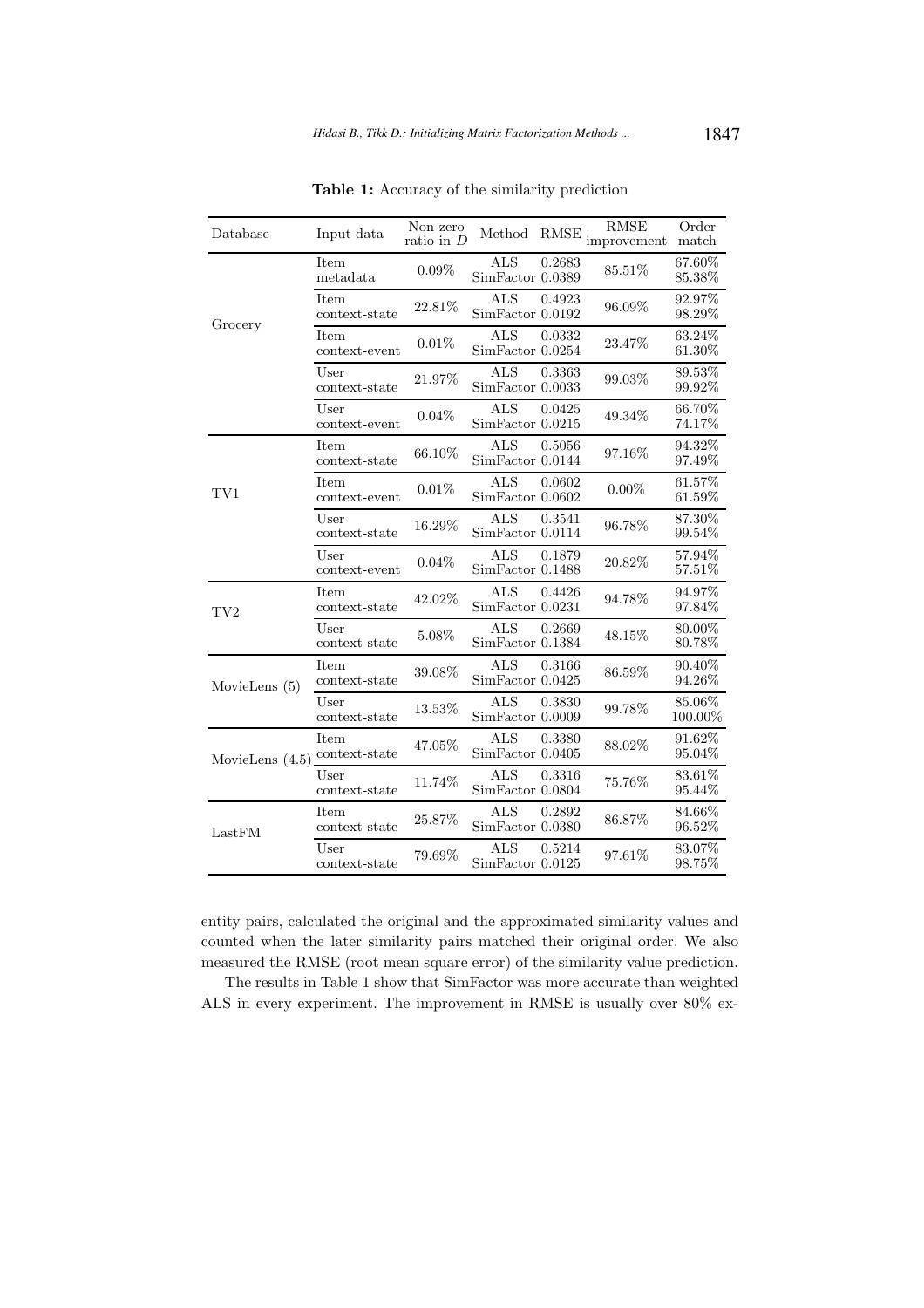cept when the description matrix is very sparse. In addition to better accuracy, SimFactor also preserves the original relations of the similarities better than the weighted ALS. One can observe that the results depend greatly on the description matrix.

We used the following ranking measures to evaluate recommendation lists with 10, 20 and 50 cutoffs: recall, MAP (mean average precision), NDCG (normalized discounted cumulative gain) and MRR (mean reciprocal rank). We used low-factor models as they are of practical use. As baseline, we ran several experiments with different random initializations and chose the best result. In other words the baseline is the vanilla implicit ALS. We used weighted ALS, SimFactor and Sim<sup>2</sup>Factor for initialization (the latter two apply weighted ALS as their first step) to create the initial feature. Note that since iALS is an alternating method that discards the results of previous computations when calculating the feature vectors we can not initialize both item and user features at once as one of them will be discarded in the first step. We ran multiple experiments for each input data type for the initialization and kept only the best for each input data type.

Table 2 and Table 3 summarize the results of our experiments: the top5 initialization methods for each dataset by recall@50 and MAP@50 are shown. Other metrics produce similar results (not shown here). One can observe that Sim-Factor and  $\text{Sim}^2$ Factor methods clearly outperform the standard factorization based initialization, as most of the top performing initializations are achieved with those methods. For a given dataset, the top5 is typically dominated by similar initialization methods. As for the similarity metric, correlation and binarized correlation is often more efficient than cosine similarity.

Figure 3 shows the improvement achieved in recall by the top5 methods on each dataset with different cutoffs (10, 20 and 50). The improvement over the baseline is greater at shorter list, therefore a proper initialization can be better exploited with at the practically more important case.

We point out that on Grocery top the performing methods with all evaluation metrics use context for initialization (opposed to metadata). This suggest that context, like seasonality, can efficiently discriminate between entities, and this can be exploited in weight initialization. Users have routines and people with similar routines are similar and might have similar taste. Similarly, different item types are typically consumed in different time bands; for example adult programs mostly viewed late night. The distribution of the events for an entity in the time bands appears to be an efficient descriptor.

We also experimented on Grocery with composite initialization methods (see Section 4.4) using the context-state and metadata description matrices. When using the concatenation of description matrices, none of the evaluation metric could be improved over the better initialization. On the other hand, using the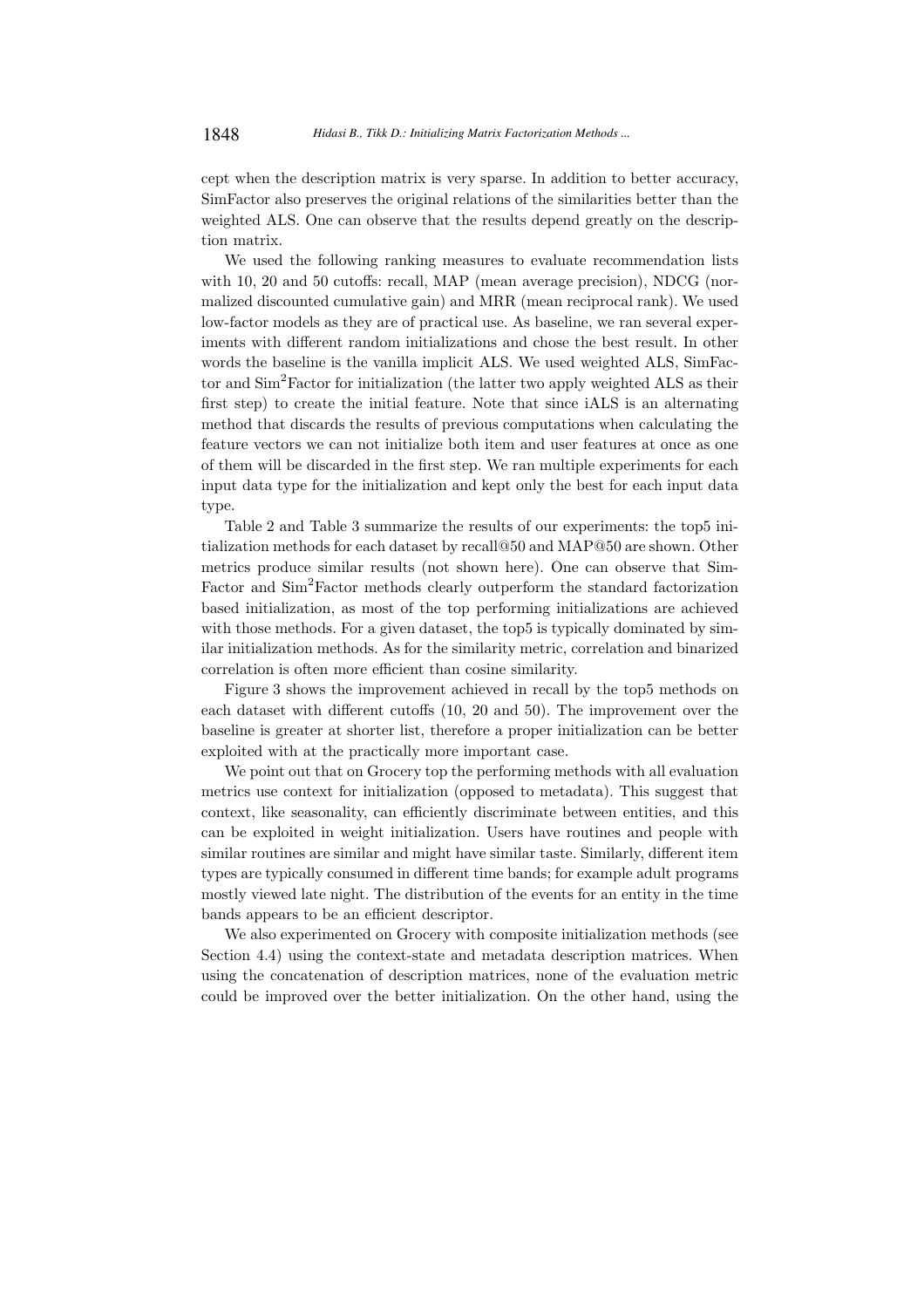| Dataset    | Description                                                                                                                                                                                                                                           | Similarity<br>function |                                                                                  |                                                          | Algorithm Value Improvement<br>over baseline                |
|------------|-------------------------------------------------------------------------------------------------------------------------------------------------------------------------------------------------------------------------------------------------------|------------------------|----------------------------------------------------------------------------------|----------------------------------------------------------|-------------------------------------------------------------|
| Grocery    | User context-state Cos. Sim.<br>User context-state Correlation<br>User context-state Correlation<br>User context-state Cos. Sim.<br>User context-state Bin. Corr.<br>Random initialization (baseline)                                                 |                        | MF<br>MF<br>SimFactor<br>SimFactor<br>МF                                         | 0.1612<br>0.1611<br>0.1604<br>0.1602<br>0.1601<br>0.1458 | 8.40%<br>8.33%<br>7.85%<br>7.74%<br>7.63%<br>N/A            |
| TV1        | User context-event Bin. Corr.<br>User context-event Correlation<br>User context-event Cos. Sim.<br>User context-event Bin. Corr.<br>User context-event Correlation<br>Random initialization (baseline)                                                |                        | MF<br>MF<br>$Sim2 Factor$ 0.2924<br>$Sim2 Factor$ 0.2921<br>$Sim2 Factor$ 0.2921 | 0.2924<br>0.2924<br>0.2716                               | 7.69%<br>7.69%<br>7.69%<br>7.57%<br>7.57%<br>N/A            |
| $\rm{TV}2$ | User context-state Cos. Sim.<br>User context-state Cos. Sim.<br>User context-state Scalar Prod. SimFactor<br>User context-state Correlation<br>User context-state Bin. Corr.<br>Random initialization (baseline)                                      |                        | МF<br>SimFactor<br>MF<br>MF                                                      | 0.4223<br>0.4210<br>0.4210<br>0.4209<br>0.4205<br>0.4071 | 3.73%<br>3.42\%<br>3.42\%<br>3.41\%<br>3.29%<br>$\rm N/A$   |
| ML(5)      | User context-state Bin. Corr.<br>User context-state Cos. Sim.<br>User context-state Cos. Sim.<br>Item context-state Bin. Corr.<br>User context-state Correlation<br>Random initialization (baseline)                                                  |                        | SimFactor<br>SimFactor<br>MF<br>Sim <sup>2</sup> Factor 0.1626<br>SimFactor      | 0.1656<br>0.1626<br>0.1626<br>0.1564<br>0.1288           | 28.57%<br>26.19%<br>26.19%<br>26.19%<br>21.43%<br>N/A       |
| ML(4.5)    | User context-state Scalar Prod. $\text{Sim}^2\text{Factor }0.1334$<br>User context-state Scalar Prod. SimFactor<br>User context-state Cos. Sim.<br>User context-state Bin. Corr.<br>User context-state Bin. Corr.<br>Random initialization (baseline) |                        | SimFactor<br>$Sim2 Factor$ 0.1291<br>SimFactor                                   | 0.1312<br>0.1302<br>0.1291<br>0.1117                     | 19.42%<br>17.48%<br>16.50%<br>15.53%<br>15.53%<br>N/A       |
| LastFM     | User context-state Bin. Corr.<br>Item context-state Correlation<br>Item context-state Cos. Sim.<br>Item context-state Scalar Prod. Sim <sup>2</sup> Factor 0.0941<br>Item context-state Scalar Prod. SimFactor<br>Random initialization (baseline)    |                        | $Sim2 Factor$ 0.0950<br>$Sim2 Factor$ 0.0947<br>Sim <sup>2</sup> Factor 0.0941   | 0.0932<br>0.0445                                         | 113.43%<br>112.66%<br>111.25%<br>111.25%<br>109.34\%<br>N/A |

Table 2: Recall@50 values for top5 methods per dataset

weighted sum of initial vectors provided better results than both initialization methods. Figure 4 shows the improvement by method and metric.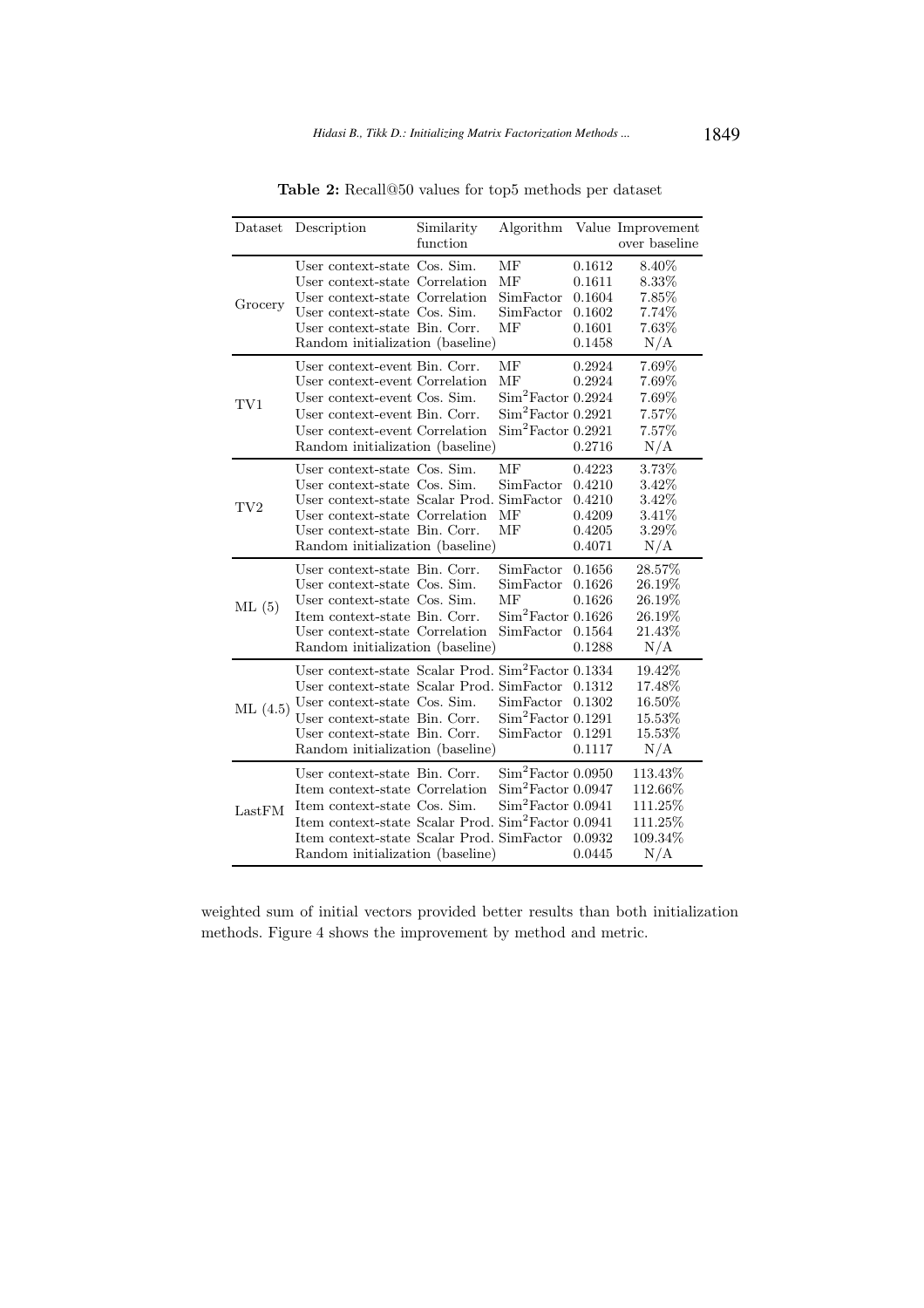| Dataset         | Description                                                                                                                                                                                                                            | Similarity<br>function |                                                                                                   |                                                          | Algorithm Value Improvement<br>over baseline               |
|-----------------|----------------------------------------------------------------------------------------------------------------------------------------------------------------------------------------------------------------------------------------|------------------------|---------------------------------------------------------------------------------------------------|----------------------------------------------------------|------------------------------------------------------------|
| Grocery         | User context-state Cos. Sim.<br>User context-state Cos. Sim.<br>User context-state Correlation<br>User context-state Bin. Corr.<br>User context-state Correlation<br>Random initialization (baseline)                                  |                        | SimFactor<br>MF<br>MF<br>MF<br>SimFactor                                                          | 0.1315<br>0.1295<br>0.1291<br>0.1283<br>0.1275<br>0.1194 | 8.27%<br>6.65%<br>$6.29\%$<br>5.60%<br>4.94%<br>N/A        |
| TV1             | Item context-event Bin. Corr.<br>Item context-event Correlation<br>Item context-event Cos. Sim.<br>Item context-event Scalar Prod. Sim <sup>2</sup> Factor 0.0437<br>Item context-state Cos. Sim.<br>Random initialization (baseline)  |                        | $Sim2 Factor$ 0.0444<br>$Sim2 Factor$ 0.0444<br>$Sim2 Factor$ 0.0437<br>МF                        | 0.0433<br>0.0357                                         | 24.23%<br>24.23%<br>22.40%<br>22.40%<br>21.36%<br>N/A      |
| TV <sub>2</sub> | Item context-state Correlation<br>Item context-state Cos. Sim.<br>User context-state Bin. Corr.<br>User context-state Scalar Prod. MF<br>User context-state Cos. Sim.<br>Random initialization (baseline)                              |                        | SimFactor<br>SimFactor<br>SimFactor<br>SimFactor                                                  | 0.0770<br>0.0770<br>0.0764<br>0.0763<br>0.0761<br>0.0714 | 7.83%<br>7.82%<br>6.88%<br>6.77%<br>$6.50\%$<br>N/A        |
| ML(5)           | User context-state Cos. Sim.<br>User context-state Scalar Prod.<br>User context-state Bin. Corr.<br>User context-state Bin. Corr.<br>Item context-state Bin. Corr.<br>Random initialization (baseline)                                 |                        | Sim <sup>2</sup> Factor 0.0507<br>$Sim2 Factor$ 0.0501<br>$Sim2 Factor$ 0.0501<br>MF<br>SimFactor | 0.0497<br>0.0488<br>0.0423                               | 19.80%<br>18.49%<br>18.37%<br>17.50%<br>15.34%<br>N/A      |
| ML(4.5)         | User context-state Scalar Prod. SimFactor<br>Item context-state Scalar Prod. SimFactor<br>User context-state Bin. Corr.<br>Item context-state Correlation<br>Item context-state Scalar Prod. MF<br>Random initialization (baseline)    |                        | $Sim2 Factor$ 0.0320<br>$Sim2 Factor$ 0.0314                                                      | 0.0333<br>0.0329<br>0.0313<br>0.0221                     | 50.62%<br>48.81%<br>44.70%<br>42.09%<br>41.45%<br>N/A      |
| LastFM          | User context-state Bin. Corr.<br>User context-state Bin. Corr.<br>Item context-state Correlation<br>Item context-state Scalar Prod. Sim <sup>2</sup> Factor 0.1299<br>Item context-state Cos. Sim.<br>Random initialization (baseline) |                        | MF<br>$Sim2 Factor$ 0.1369<br>MF<br>MF                                                            | 0.1474<br>0.1305<br>0.1278<br>0.0360                     | 309.44%<br>280.19%<br>262.42%<br>260.74%<br>255.06%<br>N/A |

Table 3: MAP@50 values for top5 methods per dataset

# 6 Conclusion

In this paper we proposed a general framework for similarity based initialization of MF algorithms. Our hypothesis was that initializing item and user models with weights that reflect the similarity between entities improves algorithm performance when compared to a random initialization. This method also allows us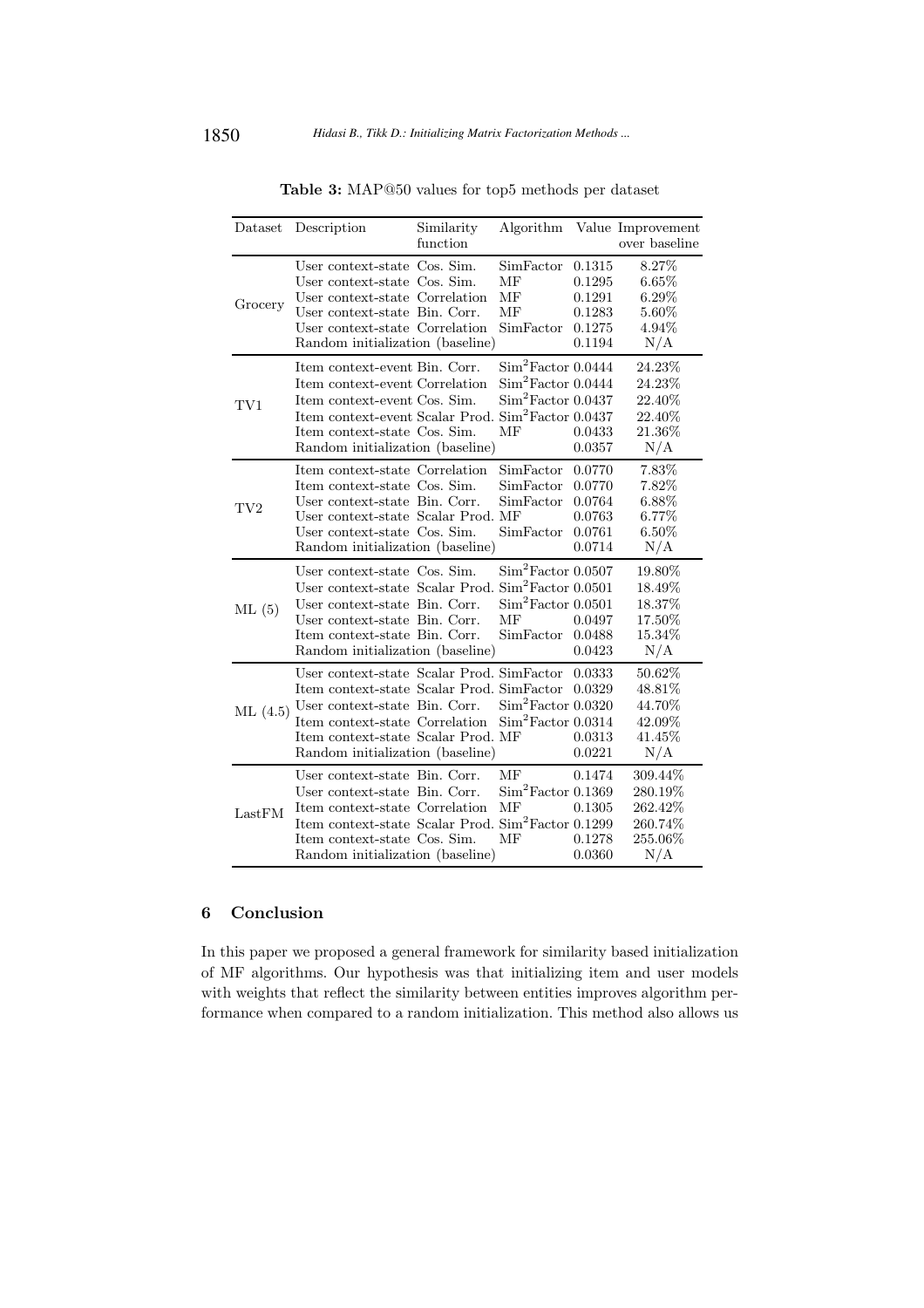

Figure 3: Recall improvement over the baseline at cutoffs 10, 20 and 50 for each dataset. Each base color denotes a dataset, the three lines of similar color show the maximal, the average and the minimal improvement by the top5 methods for that dataset.



Figure 4: Improvement by the composite initialization (over the better of the members) on short recommendation lists

to easily incorporate additional information like context or metadata information into the MF framework.

We proposed the algorithm SimFactor that implements the general idea. We found that SimFactor indeed preserves the original similarities and their relation better than other MF methods. The SimFactor initialization has a negligible computational cost when used with an arbitrary MF method. We also extended SimFactor to use similarity based similarities.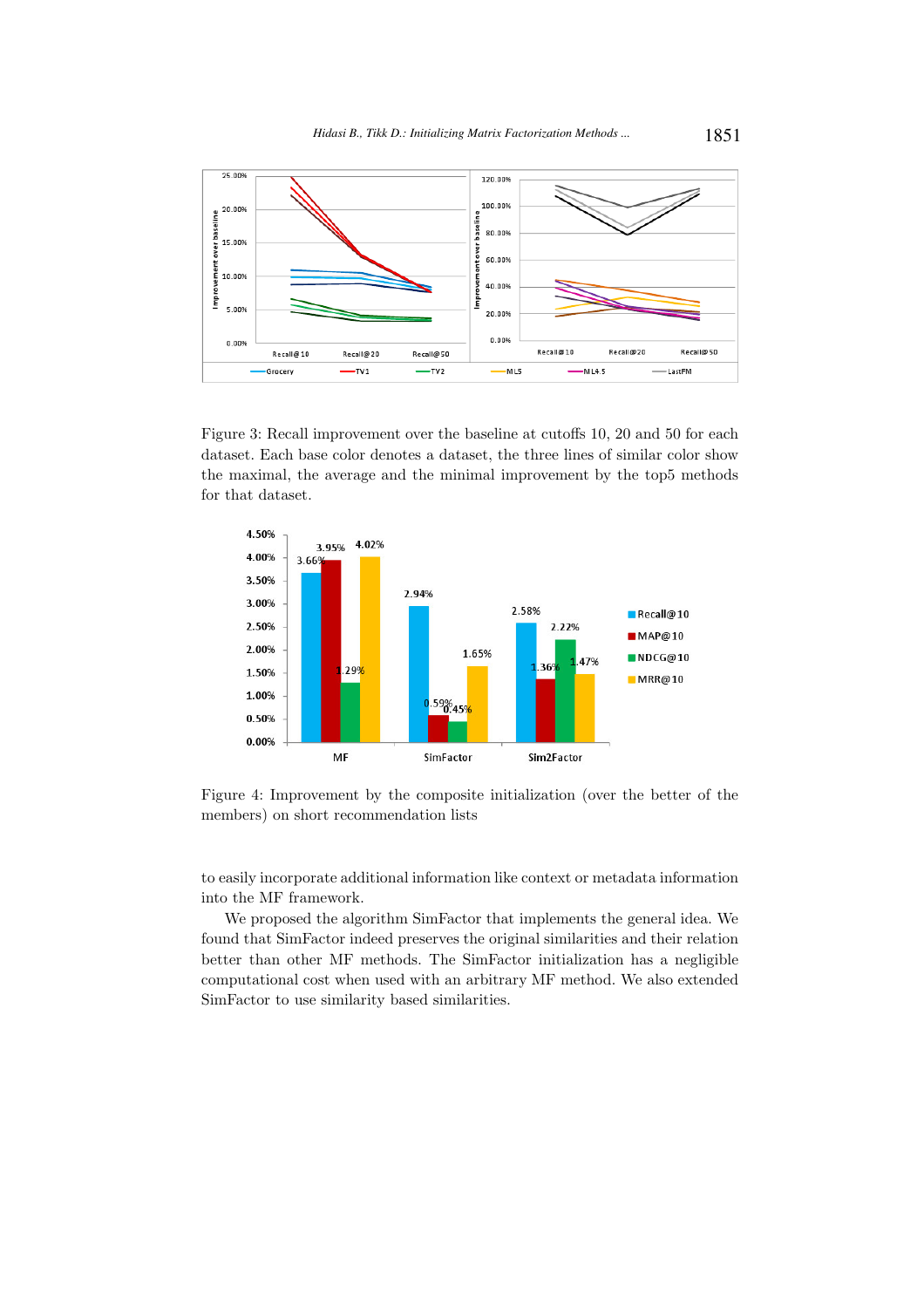The data source taken to compute similarity greatly affects the performance gain observed with initialization. We found that the the largest improvement can be achieved by using the contextual information (here we used seasonality). Context separates the entities better than any other information we experimented with. The similarity preserving property of the SimFactor can be a disadvantage when the description matrix is too noisy, that is, when the description matrix does not capture item or user similarities. We left for further research the investigation of the effect of alternative contexts, or how to handle continuous ranged context dimensions such as, e.g., product price.

The usefulness of SimFactor-based initialization can be regarded as a tradeoff between training time and accuracy gain. Both quantities depend on the description data that is application domain specific. Here context based description is again more advantageous than metadata based ones, because the size of the context description vectors is smaller than with metadata. This promotes context based initialization to be used in real-world recommender applications.

#### References

- [Albright et al., 2006] Albright, R., Cox, J., Duling, D., Langville, A., and Meyer, C. (2006). Algorithms, initializations, and convergence for the nonnegative matrix factorization. Technical Report Math 81706, NC State University.
- [Bell and Koren, 2007] Bell, R. M. and Koren, Y. (2007). Scalable collaborative filtering with jointly derived neighborhood interpolation weights. In *Proc of. ICDM-07: IEEE Int. Conf. on Data Mining*, pages 43–52, Omaha, Nebraska, USA.
- [Bennett and Lanning, 2007] Bennett, J. and Lanning, S. (2007). The Netflix Prize. In *Proc. of KDD Cup Workshop at SIGKDD-07: ACM Int. Conf. on Knowledge Discovery and Data Mining*, pages 3–6, San Jose, CA, USA.
- [Boutsidis and Gallopoulos, 2008] Boutsidis, C. and Gallopoulos, E. (2008). Svd based initialization: A head start for nonnegative matrix factorization. *Pattern Recognition*, 41(4):1350–1362.
- [Celma, 2010] Celma, O. (2010). *Music Recommendation and Discovery in the Long Tail*. Springer.
- [Cremonesi and Turrin, 2009] Cremonesi, P. and Turrin, R. (2009). Analysis of coldstart recommendations in IPTV systems. In *Proc. of RecSys-09: ACM Conf. on Recommender Systems*, pages 233–236, New York, NY, USA.
- [Dhillon and Modha, 2000] Dhillon, I. S. and Modha, D. S. (2000). Concept decompositions for large sparse text data using clustering. *Machine Learning*, 42(1–2):143– 175.
- [Herlocker et al., 2004] Herlocker, J. L., Konstan, J. A., Terveen, L. G., and Riedl, J. T. (2004). Evaluating collaborative filtering recommender systems. *ACM Transactions on Information Systems*, 22(1):5–53.
- [Hu et al., 2008] Hu, Y., Koren, Y., and Volinsky, C. (2008). Collaborative filtering for implicit feedback datasets. In *Proc. of ICDM-08: IEEE Int. Conf. on Data Mining*, pages 263–272, Pisa, Italy.
- [Jahrer and Töscher, 2012] Jahrer, M. and Töscher, A. (2012). Collaborative filtering ensemble for ranking. *JMLR Workshop and Conference Proceedings*, 18:153–167. Proceedings of KDD-Cup 2011 competition.
- [Jolliffe, 1986] Jolliffe, I. (1986). *Principal Component Analysis*. Springer Verlag.